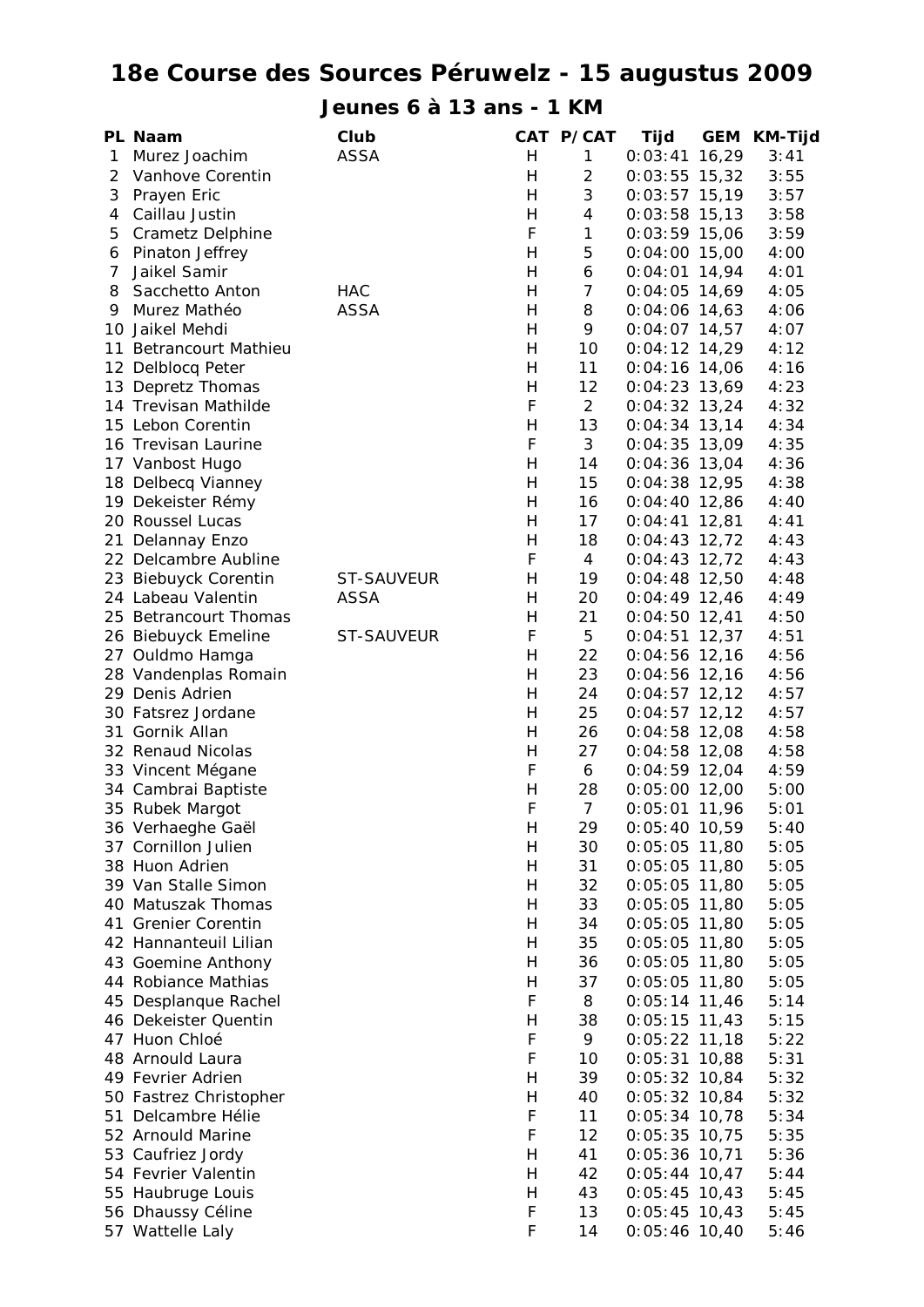|    | PL Naam               | Club                  |              | CAT P/CAT | Tijd            | GEM  | <b>KM-Tijd</b> |
|----|-----------------------|-----------------------|--------------|-----------|-----------------|------|----------------|
|    | 58 Dendievel Marie    | <b>OXY BONSECOURS</b> | F            | 15        | $0:05:48$ 10,34 |      | 5:48           |
|    | 59 Vanmeenen Gaby     |                       | Н            | 44        | $0:05:49$ 10,32 |      | 5:49           |
|    | 60 Laine Louise       |                       | F            | 16        | $0:05:50$ 10,29 |      | 5:50           |
|    | 61 Philippe Marius    |                       | H            | 45        | $0:05:50$ 10,29 |      | 5:50           |
|    | 62 Hermand Thomas     |                       | H            | 46        | $0:05:52$ 10,23 |      | 5:52           |
|    | 63 Ouldmo Salma       |                       | F            | 17        | $0:05:52$ 10,23 |      | 5:52           |
|    | 64 Petit Kélio        |                       | H            | 47        | $0:05:53$ 10,20 |      | 5:53           |
|    | 65 Daugmond Corentin  |                       | Н            | 48        | $0:05:55$ 10,14 |      | 5:55           |
|    | 66 Scorier Coralie    |                       | F            | 18        | $0:05:56$ 10,11 |      | 5:56           |
|    | 67 Lefebvre Maxime    |                       | Н            | 49        | $0:05:56$ 10,11 |      | 5:56           |
|    | 68 Sacchetto Alix     |                       | F            | 19        | $0:05:56$ 10,11 |      | 5:56           |
|    | 69 Belenger Laurine   |                       | F            | 20        | $0:05:56$ 10,11 |      | 5:56           |
|    | 70 Dabrowka Thomas    |                       | H            | 50        | $0:06:02$ 9,94  |      | 6:02           |
|    | 71 Philippe Danaé     |                       | F            | 21        | $0:06:04$ 9,89  |      | 6:04           |
|    | 72 Mauroy Lou         |                       | F            | 22        | 0:06:05         | 9,86 | 6:05           |
|    | 73 Vandenplas Hélène  |                       | F            | 23        | $0:06:06$ 9,84  |      | 6:06           |
|    | 74 Avril Alexi        |                       | H            | 51        | $0:06:06$ 9,84  |      | 6:06           |
|    | 75 Lefevre Mathieu    |                       | H            | 52        | 0:06:06         | 9,84 | 6:06           |
|    | 76 Petit Amandine     |                       | F            | 24        | 0:06:06         | 9,84 | 6:06           |
|    | 77 Renaud Chloé       |                       | F            | 25        | 0:06:06         | 9,84 | 6:06           |
|    | 78 Vanmeenen Keny     |                       | H            | 53        | 0:06:06         | 9,84 | 6:06           |
|    | 79 Haubruge Victor    |                       | F            | 26        | $0:06:12$ 9,68  |      | 6:12           |
|    | 80 Dhaussy Franck     |                       | H            | 54        | 0:06:17         | 9,55 | 6:17           |
| 81 | Dabrowka Aurore       |                       | F            | 27        | 0:06:21         | 9,45 | 6:21           |
|    | 82 Descamps Emma      |                       | F            | 28        | 0:06:25         | 9,35 | 6:25           |
|    | 83 Petit Emily        |                       | F            | 29        | 0:06:29         | 9,25 | 6:29           |
|    | 84 Decoene Céline     |                       | F            | 30        | 0:06:32         | 9,18 | 6:32           |
|    | 85 Wattelle Lola      |                       | F            | 31        | 0:06:36         | 9,09 | 6:36           |
|    | 86 Petit Nicolas      |                       | H            | 55        | $0:06:39$ 9,02  |      | 6:39           |
|    | 87 Dussart Corentin   |                       | Н            | 56        | 0:06:43         | 8,93 | 6:43           |
|    | 88 Drugmand Amélie    |                       | F            | 32        | 0:06:46         | 8,87 | 6:46           |
|    | 89 Carlier Jasmine    |                       | F            | 33        | 0:06:53         | 8,72 | 6:53           |
|    | 90 Matuszak Léo       |                       | H            | 57        | 0:06:54         | 8,70 | 6:54           |
|    | 91 Carlier Eléonore   |                       | F            | 34        | 0:06:55         | 8,67 | 6:55           |
|    | 92 D'Hoest Mathieu    |                       | H            | 58        | 0:06:56         | 8,65 | 6:56           |
|    | 93 Bodson Thomas      |                       | $\mathsf{H}$ | 59        | 0:07:28         | 8,04 | 7:28           |
|    | 94 Van Stalle Angelin |                       | H            | 60        | 0:07:34         | 7,93 | 7:34           |
|    | 95 Rupeck Laura       |                       | F            | 35        | 0:07:44         | 7,76 | 7:44           |
|    | 96 Philippe Julia     |                       | F            | 36        | 0:08:55         | 6,73 | 8:55           |
|    | 97 Dussart Lou-Anne   |                       | F            | 37        | 0:11:16         | 5,33 | 11:16          |
|    | 98 Carlier Théo       |                       | Н            | 61        | 0:12:00         | 5,00 | 12:00          |
|    | 99 Wattelle Loréna    |                       | F            | 38        | 0:12:00         | 5,00 | 12:00          |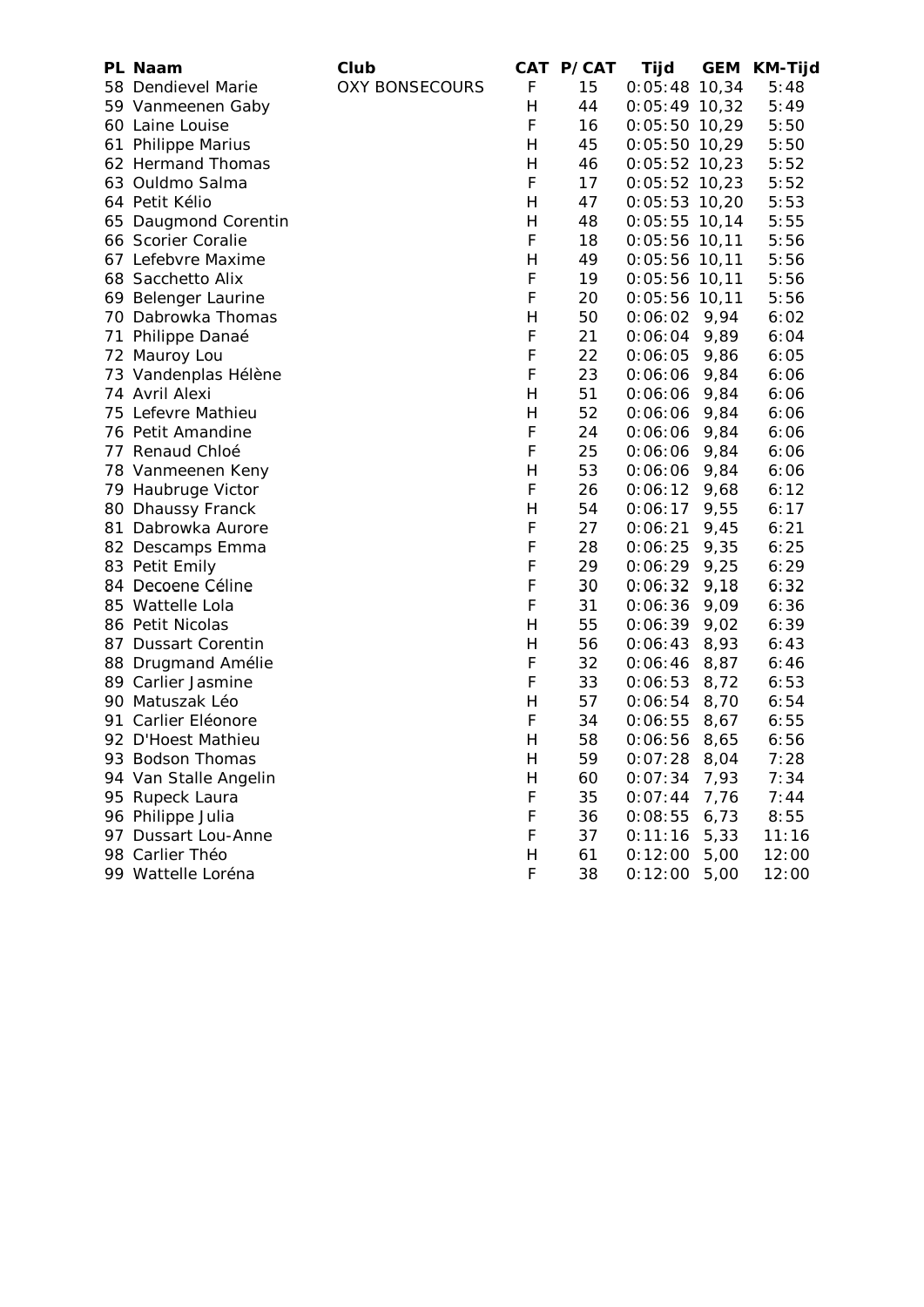## **18e Course des Sources Péruwelz - 15 augustus 2009**

**7,5 KM**

|              | PL Naam                       |                         |                | CAT P/CAT                | Tijd            | <b>GEM</b> | <b>KM-Tijd</b> |
|--------------|-------------------------------|-------------------------|----------------|--------------------------|-----------------|------------|----------------|
| $\mathbf{1}$ | Labeau Stéphane               | <b>ASSA</b>             | V <sub>1</sub> | $\mathbf{1}$             | $0:31:45$ 14,17 |            | 4:14           |
| 2            | Kestely Baptiste              |                         | <b>SH</b>      | 1                        | $0:32:45$ 13,74 |            | 4:22           |
| 3            | Zaouiri Samuel                | <b>ASSA</b>             | EH             | 1                        | $0:33:30$ 13,43 |            | 4:28           |
| 4            | Huon Sebastien                | <b>SPHO</b>             | <b>SH</b>      | $\overline{c}$           | $0:33:05$ 13,60 |            | 4:25           |
| 5            | Jaikel Hassan                 | <b>TP VERT</b>          | V <sub>1</sub> | $\overline{2}$           | $0:34:12$ 13,16 |            | 4:34           |
| 6            | <b>Trevisan Patrick</b>       |                         | V <sub>2</sub> | $\mathbf{1}$             | $0:36:58$ 12,17 |            | 4:56           |
| 7            | Ben Saadi Noredine            |                         | <b>SH</b>      | 3                        | $0:37:15$ 12,08 |            | 4:58           |
| 8            | <b>Hennebert Patrice</b>      | $JOG+$                  | V <sub>1</sub> | 3                        | $0:37:29$ 12,01 |            | 5:00           |
|              |                               |                         |                |                          |                 |            |                |
| 9            | Ledent Mickael                |                         | <b>SH</b>      | $\overline{4}$           | $0:38:10$ 11,79 |            | 5:05           |
|              | 10 Murez Anthony              | <b>ASSA</b>             | EH             | $\overline{c}$           | $0:39:01$ 11,53 |            | 5:12           |
| 11           | Pichel Julien                 |                         | <b>SH</b>      | 5                        | $0:39:04$ 11,52 |            | 5:13           |
| 12           |                               |                         | <b>SH</b>      | 6                        | $0:40:41$ 11,06 |            | 5:25           |
|              | 13 Bourlard David             |                         | <b>SH</b>      | $\overline{7}$           | $0:40:42$ 11,06 |            | 5:26           |
|              | 14 Martin Ugolin              |                         | EH             | 3                        | $0:41:55$ 10,74 |            | 5:35           |
| 15           | Biebuyck Aurelien             | <b>ST-SAUVEUR</b>       | EH             | $\overline{\mathcal{A}}$ | $0:43:07$ 10,44 |            | 5:45           |
|              | 16 Gerard Michel              |                         | <b>SH</b>      | 8                        | $0:43:38$ 10,31 |            | 5:49           |
|              | 17 Favier Anaïs               |                         | EF             | $\mathbf{1}$             | $0:43:45$ 10,29 |            | 5:50           |
|              | 18 Balan Cedric               |                         | <b>SH</b>      | 9                        | $0:44:02$ 10,22 |            | 5:52           |
|              | 19 Al-Saade Yasmina           | <b>ACLE</b>             | A2             | $\mathbf{1}$             | $0:44:05$ 10,21 |            | 5:53           |
|              | 20 Labeau Ophélie             | <b>ASSA</b>             | EF             | $\overline{c}$           | $0:44:24$ 10,14 |            | 5:55           |
| 21.          | <b>Betrancourt Christelle</b> |                         | V <sub>1</sub> | 4                        | $0:44:32$ 10,10 |            | 5:56           |
|              | 22 Murez Marjorie             | <b>ECLATES PERUWELZ</b> | V <sub>1</sub> | 5                        | 0:46:19         | 9,72       | 6:11           |
|              |                               | <b>ASSA</b>             | <b>SH</b>      | 10                       |                 |            |                |
|              | 23 D'Hayer Joel               |                         |                |                          | 0:46:46         | 9,62       | 6:14           |
|              | 24 Fontaine Rudy              |                         | <b>SH</b>      | 11                       | 0:47:07         | 9,55       | 6:17           |
|              | 25 Crametz Laurent            |                         | V <sub>1</sub> | 6                        | 0:47:09         | 9,54       | 6:17           |
|              | 26 Ringot Sophie              |                         | A <sub>1</sub> | 1                        | 0:48:24         | 9,30       | 6:27           |
| 27           | <b>Brou Xavier</b>            |                         | V <sub>1</sub> | $\overline{7}$           | 0:48:57         | 9,19       | 6:32           |
|              | 28 Descy Claude               | <b>PRFM</b>             | V <sub>2</sub> | $\overline{c}$           | 0:49:39         | 9,06       | 6:37           |
|              | 29 Gorniak Allan              | <b>ANDERLUES</b>        | EН             | 5                        | 0:51:42         | 8,70       | 6:54           |
|              | 30 Damien Quentin             | ST-SAUVEUR              | EН             | 6                        | 0:52:38         | 8,55       | 7:01           |
|              | 31 Thiebaut Cindy             |                         | <b>SF</b>      | 1                        | 0:53:20         | 8,44       | 7:07           |
|              | 32 Lejeune Laurent            |                         | <b>SH</b>      | 12                       | 0:53:23         | 8,43       | 7:07           |
|              | 33 Ghem Jean-Francois         | <b>MADRES</b>           | <b>SH</b>      | 13                       | 0:53:49         | 8,36       | 7:11           |
|              | 34 Ducoron Laurence           | <b>MADRES</b>           | <b>SF</b>      | $\overline{2}$           | 0:53:50         | 8,36       | 7:11           |
|              | 35 Caufriez Jérémy            |                         | V <sub>4</sub> | $\mathbf{1}$             | 0:54:11         | 8,31       | 7:13           |
|              | 36 Murez Eddy                 | <b>ASSA</b>             | V <sub>1</sub> | 8                        | 0:54:23         | 8,27       | 7:15           |
|              | 37 Lambert Manja              | <b>ASSA</b>             | A1             | $\overline{c}$           | 0:55:14         | 8,15       | 7:22           |
|              | 38 Gorniak Kathleen           | <b>ANDERLUES</b>        | EF             | 3                        | 0:56:13         | 8,00       | 7:30           |
|              | 39 Rigaux Mathieu             |                         | EH             | 7                        | 0:56:19         | 7,99       | 7:31           |
|              |                               |                         |                |                          |                 |            |                |
|              | 40 Lesecq Karine              |                         | A1             | 3                        | 0:56:35         | 7,95       | 7:33           |
| 41           | Denis Adrien                  | ST-SAUVEUR              | EH             | 8                        | 0:57:10         | 7,87       | 7:37           |
|              | 42 Quintard Florian           | <b>SPHO</b>             | <b>SH</b>      | 14                       | 0:58:52         | 7,64       | 7:51           |
|              | 43 Biebuyck Corentin          | ST-SAUVEUR              | EH             | 9                        | 0:59:23         | 7,58       | 7:55           |
|              | 44 Rapina Monique             | <b>ASPTT TOURS</b>      | A3             | 1                        | 0:59:38         | 7,55       | 7:57           |
|              | 45 Quintard René              | <b>SPHO</b>             | V <sub>2</sub> | 3                        | 1:00:14         | 7,47       | 8:02           |
|              | 46 Plancq Amelia              | <b>LESDAIN</b>          | SF             | 3                        | 1:00:22         | 7,45       | 8:03           |
|              | 47 Denis Charlotte            | ST-SAUVEUR              | EF             | $\overline{\mathcal{A}}$ | 1:01:51         | 7,28       | 8:15           |
|              | 48 Billiet Johlina            | LEFFE TES PIEDS         | EF             | 5                        | 1:01:52         | 7,27       | 8:15           |
|              | 49 Bouteiller Fanny           |                         | <b>SF</b>      | 4                        | 1:03:52         | 7,05       | 8:31           |
|              | 50 Ladriere Gwenaelle         |                         | SF             | 5                        | 1:03:55         | 7,04       | 8:31           |
|              | 51 Biebuyck Eméline           | ST-SAUVEUR              | EF             | 6                        | 1:05:16         | 6,89       | 8:42           |
|              | 52 Cordier Martine            | <b>FLEURUS</b>          | A <sub>2</sub> | $\sqrt{2}$               | 1:05:30         | 6,87       | 8:44           |
|              | 53 Blondiaux Carole           |                         | A2             | 3                        | 1:06:07         | 6,81       | 8:49           |
|              |                               | <b>ECLATES PERUWELZ</b> | EH             | 10                       |                 |            |                |
|              | 54 Lenglez Bruno              |                         |                |                          | 1:03:08         | 7,13       | 8:25           |
|              | 55 Caulier Marie-Christine    |                         | A2             | $\overline{4}$           | 1:07:33         | 6,66       | 9:00           |
|              | 56 Porreye Maud               |                         | EF             | 7                        | 1:07:38         | 6,65       | 9:01           |
|              | 57 Westrade Anne-Christie     |                         | SF             | 6                        | 1:14:40         | 6,03       | 9:57           |
|              | 58 Homerin Cathérine          |                         | SF             | 7                        | 1:14:40         | 6,03       | 9:57           |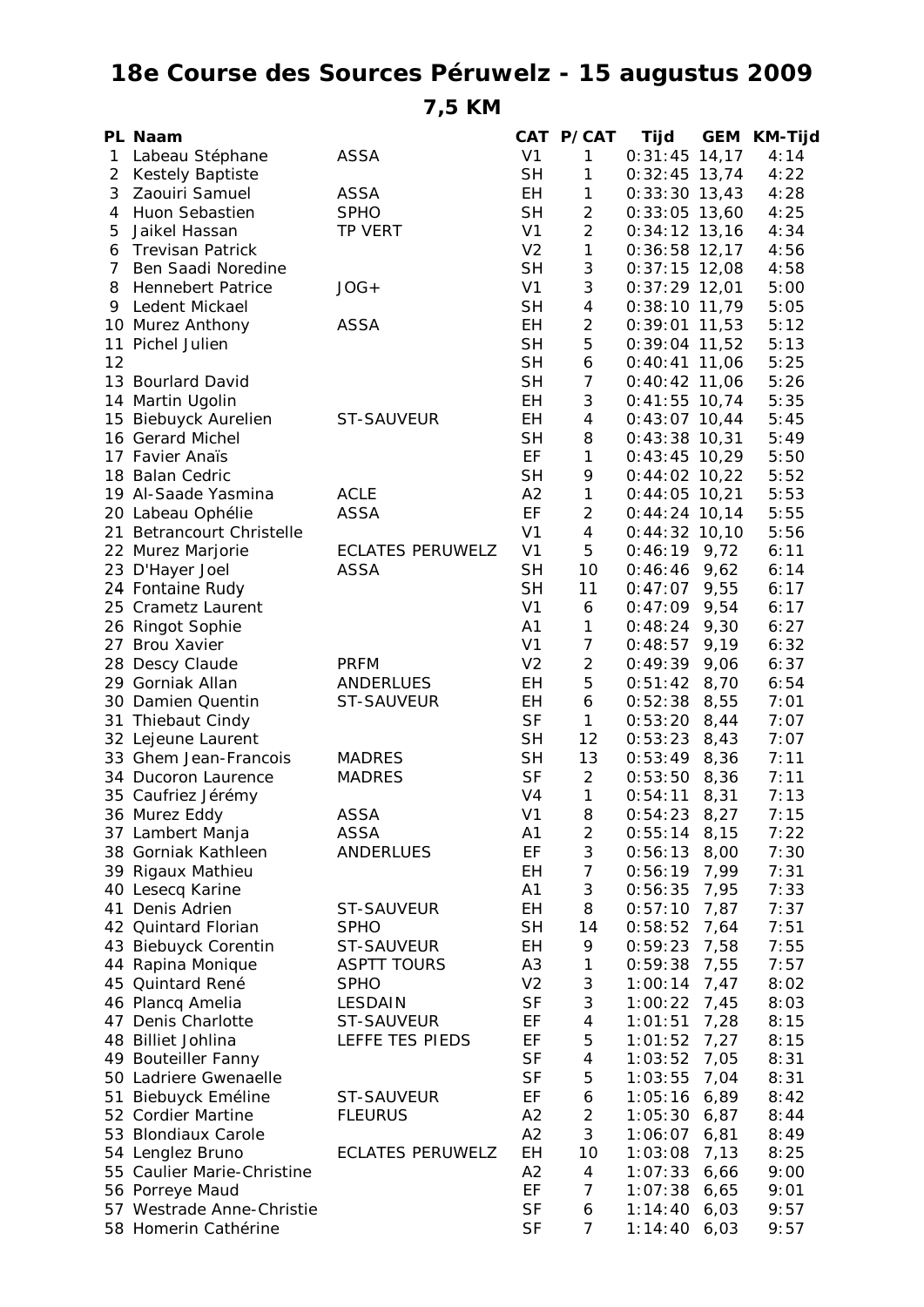## **18e Course des Sources Péruwelz - 15 augustus 2009**

## **15 KM**

| PL       |   | NR Naam                                         | Club                         | <b>GBJ</b>   |                      | CAT P/CAT            | Tijd                               | <b>GEM</b> | KM-Tijd      |
|----------|---|-------------------------------------------------|------------------------------|--------------|----------------------|----------------------|------------------------------------|------------|--------------|
| 1        |   | 276 POTTEAU Pierre                              | LE CATEAU                    | 1983         | <b>SH</b>            | 1                    | $0:46:35$ 19,32                    |            | 3:06         |
| 2        | 4 | <b>HERNOULD Franky</b>                          | <b>EXCELSIOR BRUXE</b>       | 1986         | <b>SH</b>            | 2                    | $0:48:01$ 18,74                    |            | 3:12         |
| 3        |   | 567 LOQUET Thomas                               | <b>ETCHIEVR</b>              | 1983         | SН                   | 3                    | $0:48:09$ 18,69                    |            | 3:13         |
| 4        | 1 | <b>CLAIS Francois</b>                           | <b>PRFM</b>                  | 1985         | <b>SH</b>            | 4                    | $0:50:42$ 17,75                    |            | 3:23         |
| 5        |   | 665 VERDIERE Sylvain                            | <b>NSAEC</b>                 | 1979         | <b>SH</b>            | 5                    | $0:51:32$ 17,46                    |            | 3:26         |
| 6        |   | 451 LYSSO Didier                                | AUBY                         | 1959         | V2                   | 1                    | $0:51:43$ 17,40                    |            | 3:27         |
| 7        | 8 | <b>DENAYS Pierre</b>                            | TEAM-LUC                     | 1989         | <b>SH</b>            | 6                    | $0:53:03$ 16,97                    |            | 3:32         |
| 8        | 5 | <b>DEMARET Gregory</b>                          | <b>FOREST</b>                | 1979         | SН                   | $\overline{7}$       | $0:53:22$ 16,86                    |            | 3:33         |
| 9        | 3 | <b>CANNOOT Cedric</b>                           | <b>PRFM</b>                  | 1979         | <b>SH</b>            | 8                    | $0:53:51$ 16,71                    |            | 3:35         |
| 10<br>11 |   | 716 DUVIVIER Dany<br>607 MORA-CUEVAS Rafael     | <b>BAC</b><br><b>TP VERT</b> | 1968<br>1971 | V <sub>1</sub><br>SН | 1<br>9               | $0:54:01$ 16,66<br>$0:54:19$ 16,57 |            | 3:36<br>3:37 |
| 12       |   | 222 GENTY Thomas                                |                              | 1985         | <b>SH</b>            | 10                   | $0:54:49$ 16,42                    |            | 3:39         |
| 13       | 9 | <b>DESCAMPS Marc</b>                            | <b>PRFM</b>                  | 1977         | <b>SH</b>            | 11                   | $0:54:55$ 16,39                    |            | 3:40         |
| 14       |   | 402 TAGHLI Rachid                               | THUN ST AMAND                | 1978         | SH                   | 12                   | $0:54:56$ 16,38                    |            | 3:40         |
| 15       |   | 139 HENNEUSE Stephane                           | VIEUX CONDE                  | 1983         | <b>SH</b>            | 13                   | $0:55:19$ 16,27                    |            | 3:41         |
| 16       |   | 413 HALL Gary                                   | LILLE M A                    | 1970         | <b>SH</b>            | 14                   | $0:55:44$ 16,15                    |            | 3:43         |
| 17       |   | 538 DELFANTE Didier                             |                              | 1967         | V1                   | $\overline{2}$       | $0:55:53$ 16,10                    |            | 3:44         |
| 18       |   | 78 FLAMME Kevin                                 | ASSA RENAIX                  | 1989         | <b>SH</b>            | 15                   | $0:56:55$ 15,81                    |            | 3:48         |
| 19       |   | 717 HENNEUSE Emmanuel                           | US VALENCIENNES              | 1968         | V <sub>1</sub>       | 3                    | $0:57:06$ 15,76                    |            | 3:48         |
| 20       |   | 730 SIREUL Regis                                |                              | 1965         | V <sub>1</sub>       | $\overline{4}$       | $0:57:09$ 15,75                    |            | 3:49         |
| 21       |   | 367 ROS Nico                                    | JC WAARSCHOOT                | 1965         | V1                   | 5                    | $0:57:11$ 15,74                    |            | 3:49         |
| 22       |   | 353 POLLET Stephane                             |                              | 1972         | <b>SH</b>            | 16                   | $0:57:31$ 15,65                    |            | 3:50         |
| 23       |   | 735 MICHEL Sylvain                              |                              | 1971         | <b>SH</b>            | 17                   | $0:57:35$ 15,63                    |            | 3:50         |
| 24       |   | 304 LECLERCQ Eddy                               |                              | 1956         | V <sub>2</sub>       | 2                    | $0:57:41$ 15,60                    |            | 3:51         |
| 25       |   | 692 GARCIA GUTIERREZ Rafael                     | ET CHIEVRES                  | 1968         | V <sub>1</sub>       | 6                    | $0:57:49$ 15,57                    |            | 3:51         |
| 26       |   | 571 PONCHAUX Christian                          | LE RUN                       | 1965         | V <sub>1</sub>       | $\overline{7}$       | $0:57:50$ 15,56                    |            | 3:51         |
| 27       |   | 66 CORDIER Caroline                             |                              | 1976         | <b>SF</b>            | 1                    | $0:57:54$ 15,54                    |            | 3:52         |
| 28       |   | 544 BETRANCOURT Pascal                          | CH'TI MARATHONI              | 1971         | <b>SH</b>            | 18                   | $0:57:55$ 15,54                    |            | 3:52         |
| 29       |   | 401 LEFEBRE Rene                                | O.B.J.                       | 1957         | V <sub>2</sub>       | 3                    | $0:58:47$ 15,31                    |            | 3:55         |
| 30       |   | 136 TITECAT Thierry                             | AC WAMBRECHIES               | 1966         | V <sub>1</sub>       | 8                    | $0:58:58$ 15,26                    |            | 3:56         |
| 31       |   | 731 ROSITANO Franco                             |                              | 1954         | V <sub>2</sub>       | 4                    | $0:59:25$ 15,15                    |            | 3:58         |
| 32       |   | 211 VANDENBROEK Marlene                         | ASSA RONSE                   | 1963         | A2                   | 1                    | $0:59:39$ 15,09                    |            | 3:59         |
| 33<br>34 | 6 | 644 VAN MALLEUHEM Henry<br><b>HELIN Ophelie</b> | PDT<br><b>PRFM</b>           | 1984<br>1985 | SН<br><b>SF</b>      | 19<br>$\overline{2}$ | $1:00:09$ 14,96<br>1:00:12 14,95   |            | 4:01<br>4:01 |
| 35       |   | 606 BEN BALLA Mehdi                             | ALC VX CONDE                 | 1971         | <b>SH</b>            | 20                   | $1:00:20$ 14,92                    |            | 4:01         |
| 36       |   | 733 LANDRIEU Nicolas                            | <b>RHO</b>                   | 1976         | SН                   | 21                   | $1:00:28$ 14,88                    |            | 4:02         |
| 37       |   | 71 MARECHAL Philipe                             |                              | 1962         | V1                   | 9                    | $1:00:35$ 14,86                    |            | 4:02         |
| 38       |   | 549 LEMAITRE Alain                              | <b>AC SAULTAIN</b>           | 1951         | V <sub>2</sub>       | 5                    | 1:00:51 14,79                      |            | 4:03         |
| 39       |   | 462 DELCAMBRE Jerome                            |                              | 1971         | SH                   | 22                   | $1:00:59$ 14,76                    |            | 4:04         |
| 40       |   | 228 LEFEVRE Jean Jacques                        | ALC VX CONDE                 | 1962         | V <sub>1</sub>       | 10                   | $1:01:11$ 14,71                    |            | 4:05         |
| 41       |   | 226 LAQUENAIRE Luciano                          | ALC VX CONDE                 | 1955         | V <sub>2</sub>       | 6                    | $1:01:19$ 14,68                    |            | 4:05         |
| 42       |   | 243 PETIT David                                 |                              | 1981         | SН                   | 23                   | $1:01:46$ 14,57                    |            | 4:07         |
| 43       |   | 410 MICHEL Fabrice                              | A.C. MARLY                   | 1966         | V <sub>1</sub>       | 11                   | $1:02:03$ 14,50                    |            | 4:08         |
| 44       |   | 110 FAVIER Dominique                            |                              | 1964         | V <sub>1</sub>       | 12                   | $1:02:13$ 14,47                    |            | 4:09         |
| 45       |   | 640 DECOSTRE Adrien                             |                              | 1983         | <b>SH</b>            | 24                   | $1:02:18$ 14,45                    |            | 4:09         |
| 46       |   | 658 DE LENA William                             |                              | 1996         | EН                   | $\mathbf{1}$         | $1:02:21$ 14,43                    |            | 4:09         |
| 47       |   | 386 D AVREA Philippe                            | OBJ                          | 1972         | <b>SH</b>            | 25                   | $1:02:23$ 14,43                    |            | 4:10         |
| 48       |   | 170 BREBION Dany                                | A.S. HARGICOURT              | 1975         | <b>SH</b>            | 26                   | $1:02:32$ 14,39                    |            | 4:10         |
| 49       |   | 382 LIGNIER Anselme                             | RUGBY PZ                     | 1981         | <b>SH</b>            | 27                   | $1:02:34$ 14,38                    |            | 4:10         |
| 50       |   | 183 HUYGHE Vincent                              | TP VERT                      | 1963         | V1                   | 13                   | 1:02:38 14,37                      |            | 4:11         |
| 51       |   | 647 DUBUISSON Francis                           | <b>JC BAUDOUR</b>            | 1965         | V <sub>1</sub>       | 14                   | $1:02:38$ 14,37                    |            | 4:11         |
| 52       |   | 378 SERENT Pascal                               |                              | 1977         | <b>SH</b>            | 28                   | $1:02:51$ 14,32                    |            | 4:11         |
| 53       |   | 530 LEFEBVRE Emile                              | <b>POPUELLE</b>              | 1993         | EH                   | $\overline{2}$       | $1:02:53$ 14,31                    |            | 4:12         |
| 54       |   | 520 BUGANY Alain                                |                              | 1961         | V <sub>1</sub>       | 15                   | 1:03:00                            | 14,29      | 4:12         |
| 55       |   | 270 EMERY Christian                             | <b>ASPTT ST QUENTI</b>       | 1946         | V <sub>3</sub>       | $\mathbf{1}$         | $1:03:03$ 14,27                    |            | 4:12         |
| 56       |   | 355 CROMMELINCK Olivier                         | <b>COTRITH ST LEGE</b>       | 1967         | V <sub>1</sub>       | 16                   | 1:03:06 14,26                      |            | 4:12         |
| 57       |   | 195 MALVOISIN Jerome<br>361 DEKEISTER Emmanuel  | AC WANBRECHIES               | 1984<br>1972 | <b>SH</b><br>SН      | 29<br>30             | $1:03:10$ 14,25<br>1:03:16         | 14,23      | 4:13<br>4:13 |
| 58<br>59 |   | 744 PAIGNART Maxence                            | <b>RHO</b>                   | 1983         | <b>SH</b>            | 31                   | 1:03:24 14,20                      |            | 4:14         |
| 60       |   | 721 DE REO Quentin                              | <b>VELAINES</b>              | 1991         | EH                   | 3                    | 1:03:25                            | 14,19      | 4:14         |
| 61       |   | 680 PIERARD Alexandre                           | 1000 PATTES                  | 1976         | <b>SH</b>            | 32                   | $1:03:32$ 14,17                    |            | 4:14         |
| 62       |   | 686 NOWAK Wesley                                | <b>OBJ</b>                   | 1979         | <b>SH</b>            | 33                   | $1:03:38$ 14,14                    |            | 4:15         |
| 63       |   | 440 LABITTE Philippe                            |                              | 1969         | V1                   | 17                   | $1:03:41$ 14,13                    |            | 4:15         |
| 64       |   | 579 DECLERCQ Philippe                           | <b>ACLE</b>                  | 1964         | V1                   | 18                   | 1:03:44                            | 14,12      | 4:15         |
| 65       |   | 182 BERNIER Donatien                            | <b>TP VERT</b>               | 1975         | SН                   | 34                   | $1:03:48$ 14,11                    |            | 4:15         |
| 66       |   | 203 DABROWSKI Fabrice                           | A.L.C. CIEUX CO              | 1964         | V <sub>1</sub>       | 19                   | 1:03:52 14,09                      |            | 4:15         |
| 67       |   | 293 SANIEZ Dominique                            |                              | 1960         | V <sub>1</sub>       | 20                   | 1:03:54 14,08                      |            | 4:16         |
| 68       |   | 204 LEBRUN Jean Claude                          | TP VERT                      | 1961         | V <sub>1</sub>       | 21                   | $1:03:59$ 14,07                    |            | 4:16         |
| 69       |   | 74 MUREZ Eddy                                   | <b>ASSA RENAIX</b>           | 1966         | V <sub>1</sub>       | 22                   | 1:04:01                            | 14,06      | 4:16         |
| 70       |   | 236 VALLEE Philippe                             |                              | 1962         | V <sub>1</sub>       | 23                   | 1:04:02 14,06                      |            | 4:16         |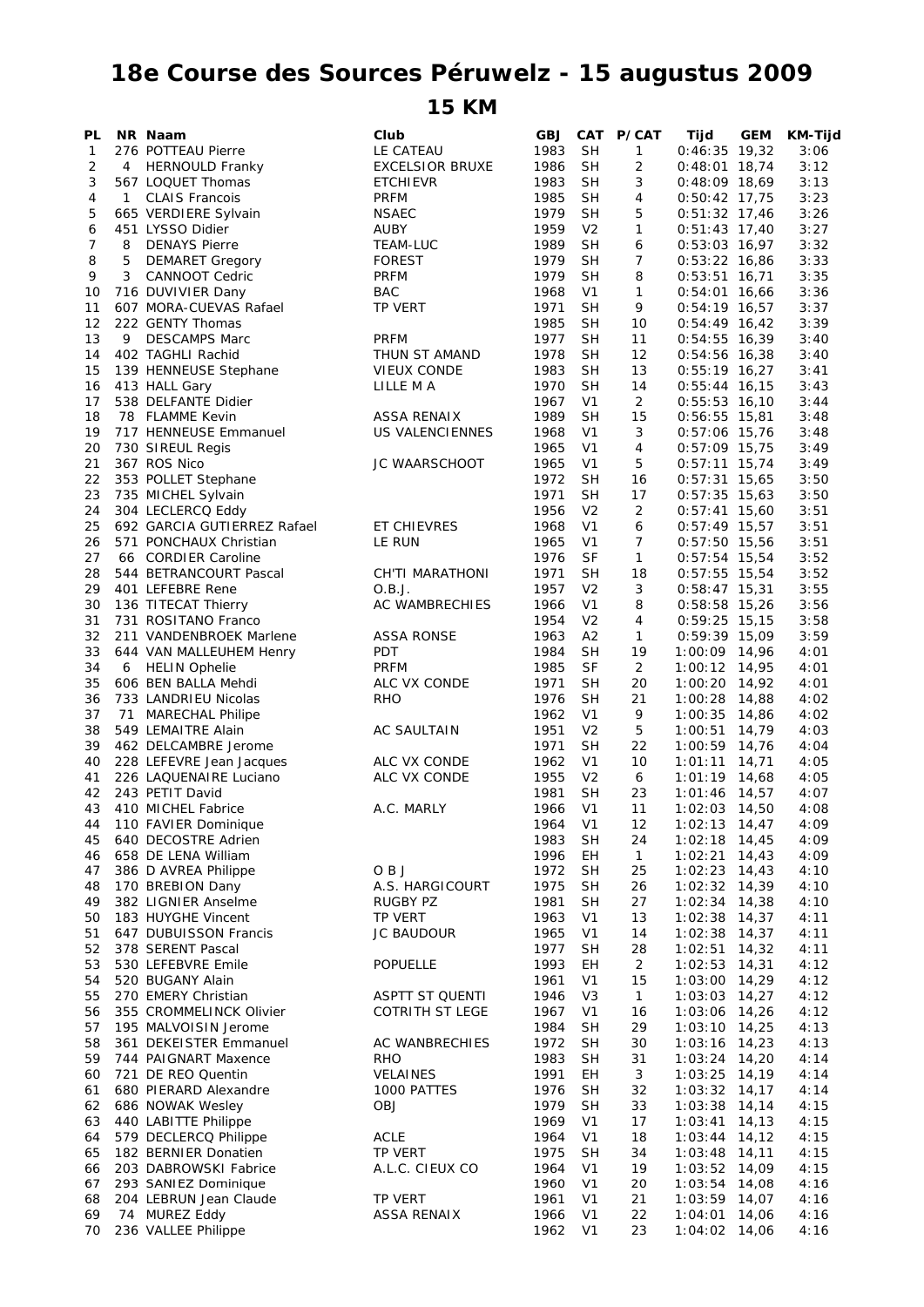| PL       | NR Naam                                                   | Club                                | <b>GBJ</b>   |                                  | CAT P/CAT            | Tijd                               | <b>GEM</b> | KM-Tijd      |
|----------|-----------------------------------------------------------|-------------------------------------|--------------|----------------------------------|----------------------|------------------------------------|------------|--------------|
| 71       | 266 DESHAYES Michel                                       | E.S.V. TRY                          |              | SН                               | 35                   | 1:04:03                            | 14,05      | 4:16         |
| 72       | 619 DENNEQUIN Philippe                                    |                                     | 1968         | V <sub>1</sub>                   | 24                   | $1:04:10$ 14,03                    |            | 4:17         |
| 73       | 518 VAROQUIER Jeremy                                      |                                     | 1986         | <b>SH</b>                        | 36                   | 1:04:16                            | 14,00      | 4:17         |
| 74<br>75 | 278 PARENT Frederic<br>349 AVRIL Richard                  | <b>RUNNING 59</b>                   | 1975<br>1966 | <b>SH</b><br>V <sub>1</sub>      | 37<br>25             | $1:04:16$ 14,00<br>1:04:21         | 13,99      | 4:17<br>4:17 |
| 76       | 643 LEFEBVRE Daniel                                       | <b>ETCHIEVR</b>                     | 1955         | V <sub>2</sub>                   | $\overline{7}$       | 1:04:21                            | 13,99      | 4:17         |
| 77       | 728 DUPONT Mathieu                                        |                                     | 1991         | EН                               | 4                    | 1:04:25                            | 13,97      | 4:18         |
| 78       | 362 DELBECQ Nathan                                        |                                     | 1992         | EН                               | 5                    | $1:04:25$ 13,97                    |            | 4:18         |
| 79       | 711 DJEDA Herve                                           | <b>COURIR A BAYEUX</b>              | 1960         | V <sub>1</sub>                   | 26                   | 1:04:51                            | 13,88      | 4:19         |
| 80       | 335 SAEN Dominique                                        | BAC                                 | 1962         | V <sub>1</sub>                   | 27                   | 1:04:55                            | 13,86      | 4:20         |
| 81       | 596 STALENS Jean-Philippe                                 |                                     | 1961         | V <sub>1</sub>                   | 28                   | $1:04:58$ 13,85                    |            | 4:20         |
| 82       | 40 JONNAERT Aurelie                                       | <b>ECLATES PERUWEL</b>              | 1981         | <b>SF</b>                        | 3                    | 1:05:01                            | 13,84      | 4:20         |
| 83       | 504 CAILLAU Roland                                        | <b>TRIGT</b>                        | 1955         | V <sub>2</sub>                   | 8                    | $1:05:21$ 13,77                    |            | 4:21         |
| 84       | 252 BLONDEAU Francis                                      | FECHAIN/ATHL.                       | 1971         | SН                               | 38                   | 1:05:28 13,75                      |            | 4:22         |
| 85       | 65 RENAUX Olivier                                         |                                     | 1973         | <b>SH</b><br><b>SF</b>           | 39                   | $1:05:33$ 13,73                    |            | 4:22         |
| 86<br>87 | 111 FAVIER Stephanie<br>421 LECLERCQ Michel               | CHTI MARATHONIE                     | 1987<br>1965 | V <sub>1</sub>                   | 4<br>29              | $1:05:38$ 13,71<br>$1:05:43$ 13,70 |            | 4:23<br>4:23 |
| 88       | 414 PAUWELS Jean Pierre                                   |                                     | 1958         | V <sub>2</sub>                   | 9                    | $1:05:43$ 13,70                    |            | 4:23         |
| 89       | 562 VANBELLEGHEM Johan                                    | ENRGY2RUN                           | 1966         | V <sub>1</sub>                   | 30                   | $1:05:44$ 13,69                    |            | 4:23         |
| 90       | 346 FIORI Eric                                            | TP VERT                             | 1956         | V <sub>2</sub>                   | 10                   | $1:05:46$ 13,68                    |            | 4:23         |
| 91       | 608 OUAGUENI Mouloud                                      | CH'TI MARATHONI                     | 1967         | V <sub>1</sub>                   | 31                   | 1:05:46                            | 13,68      | 4:23         |
| 92       | 148 BERNARD Christian                                     |                                     | 1963         | V <sub>1</sub>                   | 32                   | 1:05:59 13,64                      |            | 4:24         |
| 93       | 322 MOL Elodie                                            | <b>VELAINES</b>                     | 1989         | SF                               | 5                    | 1:06:01                            | 13,63      | 4:24         |
| 94       | 727 DUPONT Xavier                                         |                                     | 1991         | EH                               | 6                    | 1:06:01                            | 13,63      | 4:24         |
| 95       | 739 GLORIEUX Frederic                                     | <b>ACTARAS</b>                      | 1972         | <b>SH</b>                        | 40                   | 1:06:16 13,58                      |            | 4:25         |
| 96       | 726 WILCOT Raphael                                        |                                     | 1987         | SН                               | 41                   | $1:06:25$ 13,55                    |            | 4:26         |
| 97       | 396 D'ADAMO Pino                                          |                                     | 1961         | V <sub>1</sub>                   | 33                   | 1:06:26 13,55                      |            | 4:26         |
| 98<br>99 | 392 DEGALLAIX Fabrice<br>532 LEGNAS Laurent               | <b>PRFM</b><br><b>FOOTING SYMPA</b> | 1964<br>1971 | V <sub>1</sub><br><b>SH</b>      | 34<br>42             | 1:06:26 13,55<br>$1:06:28$ 13,54   |            | 4:26<br>4:26 |
|          | 100 202 BLAS Daniel                                       |                                     | 1950         | V <sub>2</sub>                   | 11                   | 1:06:29 13,54                      |            | 4:26         |
| 101      | 169 DELESTREES Emmanuel                                   | A.S. HARGICOURT                     | 1970         | <b>SH</b>                        | 43                   | $1:06:31$ 13,53                    |            | 4:26         |
|          | 102 539 GILMET Julien                                     | <b>PRFM</b>                         | 1989         | <b>SH</b>                        | 44                   | 1:06:36                            | 13,51      | 4:26         |
|          | 103 519 GRELLE Aurelie                                    | <b>EFSRA REIMS</b>                  | 1981         | <b>SF</b>                        | 6                    | $1:06:36$ 13,51                    |            | 4:26         |
| 104      | 128 CARBALLO Manu                                         | <b>COTRITH</b>                      | 1963         | V <sub>1</sub>                   | 35                   | $1:06:40$ 13,50                    |            | 4:27         |
|          | 105 722 FACHE Philippe                                    |                                     | 1955         | V <sub>2</sub>                   | 12                   | $1:06:47$ 13,48                    |            | 4:27         |
|          | 106 147 CONDETTE Luc                                      | <b>CLIC CAP</b>                     | 1965         | V <sub>1</sub>                   | 36                   | $1:06:47$ 13,48                    |            | 4:27         |
|          | 107 708 DE POORTER Samuel                                 |                                     | 1974         | <b>SH</b>                        | 45                   | $1:06:48$ 13,47                    |            | 4:27         |
|          | 108 134 DEBAISIEUX Serge                                  |                                     | 1959         | V <sub>2</sub>                   | 13                   | $1:06:55$ 13,45                    |            | 4:28         |
|          | 109 564 BLEHAUT Eddy                                      |                                     | 1971         | <b>SH</b>                        | 46                   | $1:07:04$ 13,42                    |            | 4:28         |
|          | 110 578 DEPOORTER Chris<br>199 MASURE Jean Luc            | Z-RUNNERS                           | 1972         | <b>SH</b>                        | 47                   | $1:07:07$ 13,41                    |            | 4:28         |
| 111      | 112 594 PARISIS Marie-Christine                           | <b>ACLO</b>                         | 1960<br>1955 | V1<br>A2                         | 37<br>$\overline{2}$ | $1:07:12$ 13,39<br>$1:07:13$ 13,39 |            | 4:29<br>4:29 |
|          | 113 584 BENTIVOGLIO Pascal                                |                                     | 1967         | V <sub>1</sub>                   | 38                   | $1:07:22$ 13,36                    |            | 4:29         |
|          | 114 646 BLAUWART Emmanuel                                 | <b>ETCHIEVR</b>                     | 1968         | V1                               | 39                   | $1:07:36$ 13,31                    |            | 4:30         |
| 115      | 7 PARENT Sabine                                           | <b>SPHO</b>                         | 1973         | A1                               | $\mathbf{1}$         | $1:07:36$ 13,31                    |            | 4:30         |
|          | 116 569 ROUSSEAU Fred                                     | <b>ECLATES PZ</b>                   | 1974         | <b>SH</b>                        | 48                   | $1:07:38$ 13,31                    |            | 4:31         |
|          | 117 704 DI STAZIO Donato                                  | <b>JCB</b>                          | 1959         | V <sub>2</sub>                   | 14                   | $1:07:42$ 13,29                    |            | 4:31         |
|          | 118 208 MICHEL Serge                                      |                                     | 1964         | V <sub>1</sub>                   | 40                   | $1:07:47$ 13,28                    |            | 4:31         |
|          | 119 437 DELGARDE Laurence                                 |                                     | 1972         | A <sub>1</sub>                   | 2                    | $1:07:49$ 13,27                    |            | 4:31         |
|          | 120 138 VANHULLEBUSCH Arthur                              | <b>VIEUX CONDE</b>                  | 1981         | <b>SH</b>                        | 49                   | $1:07:50$ 13,27                    |            | 4:31         |
|          | 121 234 COURBET Annick                                    | ESM/PROMUSPORT                      | 1965         | Α1                               | 3                    | $1:07:52$ 13,26                    |            | 4:31         |
|          | 122 627 DASSELEER Jean-Charles<br>123 523 BOLLOT Delphine | E.T.ENGHIEN<br>EFSRA REIMS          | 1982<br>1969 | <b>SH</b><br>A <sub>1</sub>      | 50<br>4              | 1:07:53 13,26<br>1:08:09 13,21     |            | 4:32<br>4:33 |
|          | 124 558 GOURDIN Jacques                                   |                                     | 1954         | V <sub>2</sub>                   | 15                   | $1:08:11$ 13,20                    |            | 4:33         |
|          | 125 603 DE SUTTER Jean-Luc                                | <b>ACLO</b>                         | 1956         | V <sub>2</sub>                   | 16                   | $1:08:15$ 13,19                    |            | 4:33         |
|          | 126 212 DELAUNOIT Benjamin                                |                                     | 1969         | V <sub>1</sub>                   | 41                   | $1:08:36$ 13,12                    |            | 4:34         |
|          | 127 154 BOUFFLERS Alexandre                               |                                     | 1977         | <b>SH</b>                        | 51                   | $1:08:37$ 13,12                    |            | 4:34         |
| 128      | 94 GRUET Olivier                                          | FOOTING CLUB DE                     | 1973         | <b>SH</b>                        | 52                   | 1:08:38 13,11                      |            | 4:35         |
| 129      | 84 DEPREZ Damien                                          | <b>BALMINTON CLUB</b>               | 1985         | <b>SH</b>                        | 53                   | $1:08:39$ 13,11                    |            | 4:35         |
|          | 130 700 MERCHEZ Philippe                                  |                                     | 1974         | <b>SH</b>                        | 54                   | 1:08:46 13,09                      |            | 4:35         |
|          | 131 273 PAILLE Thierry                                    | <b>COURIR AU CHU</b>                | 1963         | V1                               | 42                   | $1:08:49$ 13,08                    |            | 4:35         |
|          | 132 577 BEUKENNE Freddy                                   | <b>ECLA LANDAS</b>                  | 1967         | V <sub>1</sub>                   | 43                   | 1:08:54 13,06                      |            | 4:36         |
|          | 133 277 PARENT Nathalie<br>134 630 BRZEZINSKI Vincent     | RUNNING 59                          | 1977<br>1973 | <b>SF</b><br><b>SH</b>           | $7^{\circ}$<br>55    | 1:08:54 13,06<br>$1:09:04$ 13,03   |            | 4:36<br>4:36 |
| 135      | 62 PARREZ Eddy                                            |                                     | 1975         | <b>SH</b>                        | 56                   | $1:09:07$ 13,02                    |            | 4:36         |
|          | 136 122 VIAVATTENE Sandy                                  |                                     | 1973         | <b>SH</b>                        | 57                   | 1:09:18 12,99                      |            | 4:37         |
|          | 137 265 CHAMPAGNOUX Florent                               | E.S.V. TRY                          | 1974         | <b>SH</b>                        | 58                   | 1:09:23 12,97                      |            | 4:38         |
|          | 138 637 FONTAINE Laurence                                 | <b>IESPP TOURNAI</b>                | 1969         | A1                               | 5                    | 1:09:36                            | 12,93      | 4:38         |
|          | 139 612 FEUILLET Johan                                    | TRIATH                              | 1965         | V <sub>1</sub>                   | 44                   | 1:09:48 12,89                      |            | 4:39         |
|          | 140 566 CLEYMAN Georges                                   |                                     | 1955         | V <sub>2</sub>                   | 17                   | 1:09:51                            | 12,88      | 4:39         |
|          | 141 241 BISIAUX Daniel                                    | COTRITH ATHL.                       | 1950         | V <sub>2</sub>                   | 18                   | 1:09:53 12,88                      |            | 4:40         |
|          | 142 133 DUHEM Christophe                                  | <b>VELAINES</b>                     | 1967         | V <sub>1</sub>                   | 45                   | 1:09:54 12,88                      |            | 4:40         |
|          | 143 531 DELBECQ Clara                                     | <b>FOOTING SYMPA</b>                | 1972         | Α1                               | 6                    | 1:09:56 12,87                      |            | 4:40         |
|          | 144 157 BARTZ Laurence<br>145 174 EMARE Abel              | <b>SPHO</b>                         | 1969<br>1962 | A <sub>1</sub><br>V <sub>1</sub> | 7<br>46              | 1:10:01 12,85<br>1:10:04 12,84     |            | 4:40<br>4:40 |
|          |                                                           |                                     |              |                                  |                      |                                    |            |              |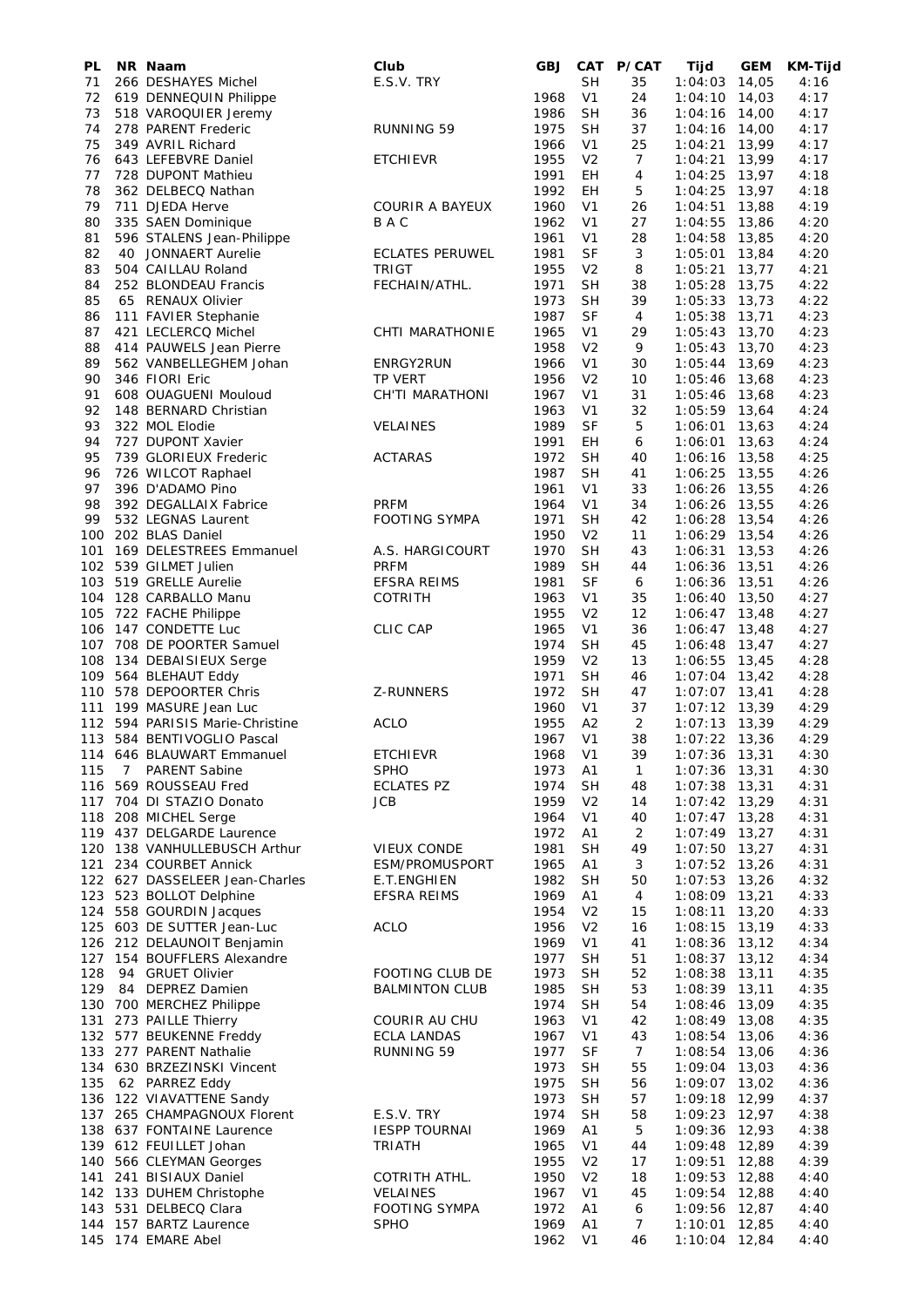| PL  | NR Naam                     | Club                   | <b>GBJ</b> | <b>CAT</b>     | P/CAT           | Tijd            | GEM   | KM-Tijd |
|-----|-----------------------------|------------------------|------------|----------------|-----------------|-----------------|-------|---------|
|     | 146 676 LIONAISE Miguel     | RUNNING YATT LI        | 1974       | <b>SH</b>      | 59              | 1:10:15         | 12,81 | 4:41    |
|     | 147 580 TERMOLLE Louis      | E.T.ENGHIEN            | 1953       | V <sub>2</sub> | 19              | $1:10:16$ 12,81 |       | 4:41    |
| 148 | 463 DELCAMBRE Olivier       |                        | 1969       | V <sub>1</sub> | 47              | $1:10:16$ 12,81 |       | 4:41    |
|     | 149 667 DHAUSSY Stephane    |                        | 1974       | SН             | 60              | $1:10:31$ 12,76 |       | 4:42    |
|     | 150 411 VANDEKERKHOVE Jules | E.S.G. FAUMONT         | 1940       | V <sub>3</sub> | 2               | 1:10:35         | 12,75 | 4:42    |
| 151 | 69 CLAISSE Pascal           | JC MONTIGNY            | 1965       | V <sub>1</sub> | 48              | $1:10:41$ 12,73 |       | 4:43    |
|     | 152 501 STANNARD Michel     |                        | 1957       | V <sub>2</sub> | 20              | $1:10:48$ 12,71 |       | 4:43    |
|     | 153 372 DESCAMPS Stany      |                        | 1971       | <b>SH</b>      | 61              | $1:11:02$ 12,67 |       | 4:44    |
|     | 154 124 VITU Jean Luc       |                        | 1964       | V <sub>1</sub> | 49              | $1:11:04$ 12,66 |       | 4:44    |
| 155 | 656 DELPINE Antoine         |                        | 1978       | <b>SH</b>      | 62              | 1:11:06 12,66   |       | 4:44    |
|     | 156 294 BUFFIN Henri        |                        | 1968       | V <sub>1</sub> | 50              | $1:11:07$ 12,66 |       | 4:44    |
| 157 | 60 GRAUX Didier             | V.D.S.                 | 1957       | V <sub>2</sub> | 21              | $1:11:08$ 12,65 |       | 4:45    |
| 158 | 574 HAEST Nancy             | Z-RUNNERS              | 1964       | A2             | 3               | $1:11:15$ 12,63 |       | 4:45    |
|     | 159 207 MODARD Christine    |                        | 1968       | A1             | 8               | $1:11:20$ 12,62 |       | 4:45    |
| 160 | 52 WIART Frederic           |                        | 1963       | V <sub>1</sub> | 51              | $1:11:23$ 12,61 |       | 4:46    |
| 161 | 592 MERCIER Pascal          | KAIN BRUYERE           | 1959       | V <sub>2</sub> | 22              | $1:11:24$ 12,61 |       | 4:46    |
|     |                             |                        |            |                |                 |                 |       |         |
|     | 162 642 VELGHE Jean         | <b>VELAINES</b>        | 1966       | V <sub>1</sub> | 52              | $1:11:24$ 12,61 |       | 4:46    |
|     | 163 587 LYS Christophe      | LE RUN DE WARNE        | 1964       | V <sub>1</sub> | 53              | $1:11:24$ 12,61 |       | 4:46    |
|     | 164 186 GOFFETTE Daniel     | O.B.J.                 | 1957       | V <sub>2</sub> | 23              | $1:11:27$ 12,60 |       | 4:46    |
|     | 165 746 TUYHENS Carl        | <b>VELAINES</b>        | 1962       | V <sub>1</sub> | 54              | $1:11:29$ 12,59 |       | 4:46    |
|     | 166 654 BERTON Axel         |                        | 1964       | V <sub>1</sub> | 55              | $1:11:32$ 12,58 |       | 4:46    |
| 167 | 72 DUPIRE Benoit            | LANDAS ASSOCIAT        | 1952       | V <sub>2</sub> | 24              | $1:11:34$ 12,58 |       | 4:46    |
|     | 168 535 COMTE Pascal        | US GAZELEC IDF         | 1961       | V <sub>1</sub> | 56              | 1:11:36 12,57   |       | 4:46    |
|     | 169 628 BOTTE Vincent       | E.T.ENGHIEN            | 1977       | <b>SH</b>      | 63              | $1:11:42$ 12,55 |       | 4:47    |
|     | 170 347 PORREYE Philippe    |                        | 1956       | V <sub>2</sub> | 25              | $1:11:42$ 12,55 |       | 4:47    |
|     | 171 428 BOULARD Maxence     | <b>OSM LORRE</b>       | 1978       | <b>SH</b>      | 64              | $1:11:44$ 12,55 |       | 4:47    |
|     | 172 709 SEPTIER Benoit      |                        | 1960       | V <sub>1</sub> | 57              | $1:11:48$ 12,53 |       | 4:47    |
| 173 | 407 MARCZAK Sebastien       |                        | 1981       | <b>SH</b>      | 65              | $1:11:51$ 12,53 |       | 4:47    |
| 174 | 239 CONARD Fredette         | PONT/AUDEMER/A.        | 1951       | A <sub>3</sub> | $\mathbf{1}$    | 1:11:58 12,51   |       | 4:48    |
|     | 175 213 DURIN Eric          | <b>OBJ</b>             | 1962       | V <sub>1</sub> | 58              | $1:12:20$ 12,44 |       | 4:49    |
|     | 176 675 GLORIEUX Christophe | FOOTING MIXTE H        |            | V <sub>1</sub> | 59              | $1:12:30$ 12,41 |       | 4:50    |
|     | 177 237 LECLERCQ Gerard     | CHTIS MARATHON         | 1968       | V <sub>1</sub> | 60              | $1:12:31$ 12,41 |       | 4:50    |
|     | 178 219 DUCAMP Jean Michel  | <b>COURIR SNCF</b>     | 1965       | V <sub>1</sub> | 61              | 1:12:36 12,40   |       | 4:50    |
| 179 | 43 LEMPEREUR Jean Luc       | <b>KURISTO</b>         | 1957       | V <sub>2</sub> | 26              | $1:12:42$ 12,38 |       | 4:51    |
|     | 180 663 DE BRUYN Jerome     |                        | 1980       | <b>SH</b>      | 66              |                 |       | 4:51    |
|     |                             |                        |            |                |                 | $1:12:43$ 12,38 |       |         |
|     | 181 664 VANDEN CAMP Laurent |                        | 1981       | <b>SH</b>      | 67              | $1:12:44$ 12,37 |       | 4:51    |
|     | 182 659 LE MAIGNENT Antoine |                        | 1979       | <b>SH</b>      | 68              | $1:12:52$ 12,35 |       | 4:51    |
|     | 183 548 VERHAEGHE Didier    | AC MARCQ EN BAR        | 1960       | V <sub>1</sub> | 62              | $1:12:52$ 12,35 |       | 4:51    |
|     | 184 296 POULAIN Laurence    |                        | 1977       | <b>SF</b>      | 8               | $1:12:52$ 12,35 |       | 4:51    |
|     | 185 513 DRUGMAND Patrick    | <b>TORTUES MESLINO</b> | 1973       | <b>SH</b>      | 69              | $1:12:53$ 12,35 |       | 4:52    |
|     | 186 734 DEVROEDE Laurent    | <b>SAP BELGIUM</b>     | 1977       | <b>SH</b>      | 70              | $1:12:54$ 12,35 |       | 4:52    |
| 187 | 453 BUJAK Olga              |                        | 1967       | Α1             | 9               | 1:12:54 12,35   |       | 4:52    |
| 188 | 130 LAI Alain               | U.S. MAUBEUGE A        | 1954       | V <sub>2</sub> | 27              | $1:13:01$ 12,33 |       | 4:52    |
|     | 189 610 JACQUEIN Gilles     | <b>TUBISE</b>          | 1962       | V <sub>1</sub> | 63              | $1:13:05$ 12,31 |       | 4:52    |
|     | 190 319 NOURRY Kevin        |                        | 1982       | <b>SH</b>      | 71              | 1:13:06 12,31   |       | 4:52    |
|     | 191 151 TISON Yannick       | J.A. FRETIN            | 1963       | V <sub>1</sub> | 64              | 1:13:08 12,31   |       | 4:53    |
|     | 192 415 PAUWELS Christelle  |                        | 1970       | A1             | 10              | $1:13:11$ 12,30 |       | 4:53    |
|     | 193 218 DUCAMP Jean Marc    | <b>COURIR SNCF</b>     | 1967       | V1             | 65              | $1:13:16$ 12,28 |       | 4:53    |
|     | 194 295 PAYEN Raphael       |                        | 1975       | <b>SH</b>      | 72              | 1:13:25 12,26   |       | 4:54    |
| 195 | 61 PLICHON Daniel           |                        | 1948       | V <sub>3</sub> | 3               | $1:13:32$ 12,24 |       | 4:54    |
|     | 196 184 SIMONOW Serge       |                        | 1956       | V <sub>2</sub> | 28              | $1:13:37$ 12,23 |       | 4:54    |
|     | 197 554 BERNARD Alain       |                        | 1956       | V <sub>2</sub> | 29              | $1:13:42$ 12,21 |       | 4:55    |
|     | 198 685 SAVARY Loic         | 4 TU RUN               | 1987       | <b>SH</b>      | 73              | $1:13:43$ 12,21 |       | 4:55    |
| 199 | 54 BEAUMEZ Pierre           |                        | 1965       | V1             | 66              | $1:13:45$ 12,20 |       | 4:55    |
|     | 200 115 LEFEVRE Fabrice     | <b>HERGNIES</b>        | 1962       | V <sub>1</sub> | 67              | $1:13:47$ 12,20 |       | 4:55    |
|     | 201 233 CRUYT Rudy          | <b>GAVERTRIMMERS</b>   | 1964       | V <sub>1</sub> | 68              | $1:13:52$ 12,18 |       | 4:55    |
|     | 202 242 LAINE Albert        |                        | 1957       | V <sub>2</sub> | 30              | 1:13:56 12,17   |       | 4:56    |
|     | 203 714 GUILMIN Jean-Marie  |                        | 1954       | V <sub>2</sub> | 31              | 1:14:08 12,14   |       | 4:57    |
|     |                             |                        | 1972       |                |                 |                 |       |         |
|     | 204 511 PASQUIER Alain      | CHU AMIENS             |            | <b>SH</b>      | 74              | $1:14:24$ 12,10 |       | 4:58    |
|     | 205 249 CHARLET Sylvain     | FECHAIN/ATHL.          | 1961       | V <sub>1</sub> | 69              | $1:14:30$ 12,08 |       | 4:58    |
|     | 206 329 CLOET Jean Philippe |                        | 1984       | <b>SH</b>      | 75              | $1:14:31$ 12,08 |       | 4:58    |
|     | 207 613 ABRAHAM Luc         | <b>USBW</b>            | 1957       | V <sub>2</sub> | 32              | $1:14:33$ 12,07 |       | 4:58    |
|     | 208 328 DECONINCK Jerome    |                        | 1983       | <b>SH</b>      | 76              | $1:14:35$ 12,07 |       | 4:58    |
|     | 209 408 LESUR Dominique     | NOUVEAU SAEC           | 1966       | A <sub>1</sub> | 11              | $1:14:42$ 12,05 |       | 4:59    |
|     | 210 673 BROGNIEL Fabrice    | <b>JSCM</b>            | 1961       | V <sub>1</sub> | 70              | $1:14:44$ 12,04 |       | 4:59    |
| 211 | 45 JANIMAK James            |                        | 1965       | V1             | 71              | $1:14:46$ 12,04 |       | 4:59    |
|     | 212 371 BOT Jean Luc        |                        | 1955       | V <sub>2</sub> | 33              | $1:14:47$ 12,03 |       | 4:59    |
|     | 213 258 NICOLETTI Kevin     |                        | 1995       | EH             | $7\overline{ }$ | $1:14:50$ 12,03 |       | 4:59    |
|     | 214 652 HENNEUSE Judith     | <b>TEMPLEUVE</b>       | 1971       | Α1             | 12              | $1:14:53$ 12,02 |       | 5:00    |
|     | 215 308 MANCHE Patrick      | <b>TEMPLEUVE</b>       | 1964       | V <sub>1</sub> | 72              | 1:14:55 12,01   |       | 5:00    |
| 216 | 11 VERDY Jacques            | KAIN BRUYERE           | 1958       | V <sub>2</sub> | 34              | 1:15:00 12,00   |       | 5:00    |
|     | 217 697 BRUYENNE Olivier    |                        | 1967       | V <sub>1</sub> | 73              | $1:15:01$ 12,00 |       | 5:00    |
|     | 218 323 DESMET Yves         | J.C.S.A.               | 1958       | V <sub>2</sub> | 35              | 1:15:04 11,99   |       | 5:00    |
| 219 | 18 DUSSART Patrick          |                        | 1964       | V <sub>1</sub> | 74              | 1:15:07 11,98   |       | 5:00    |
|     | 220 682 BISIAU Philippe     |                        | 1961       | V <sub>1</sub> | 75              | 1:15:21 11,94   |       | 5:01    |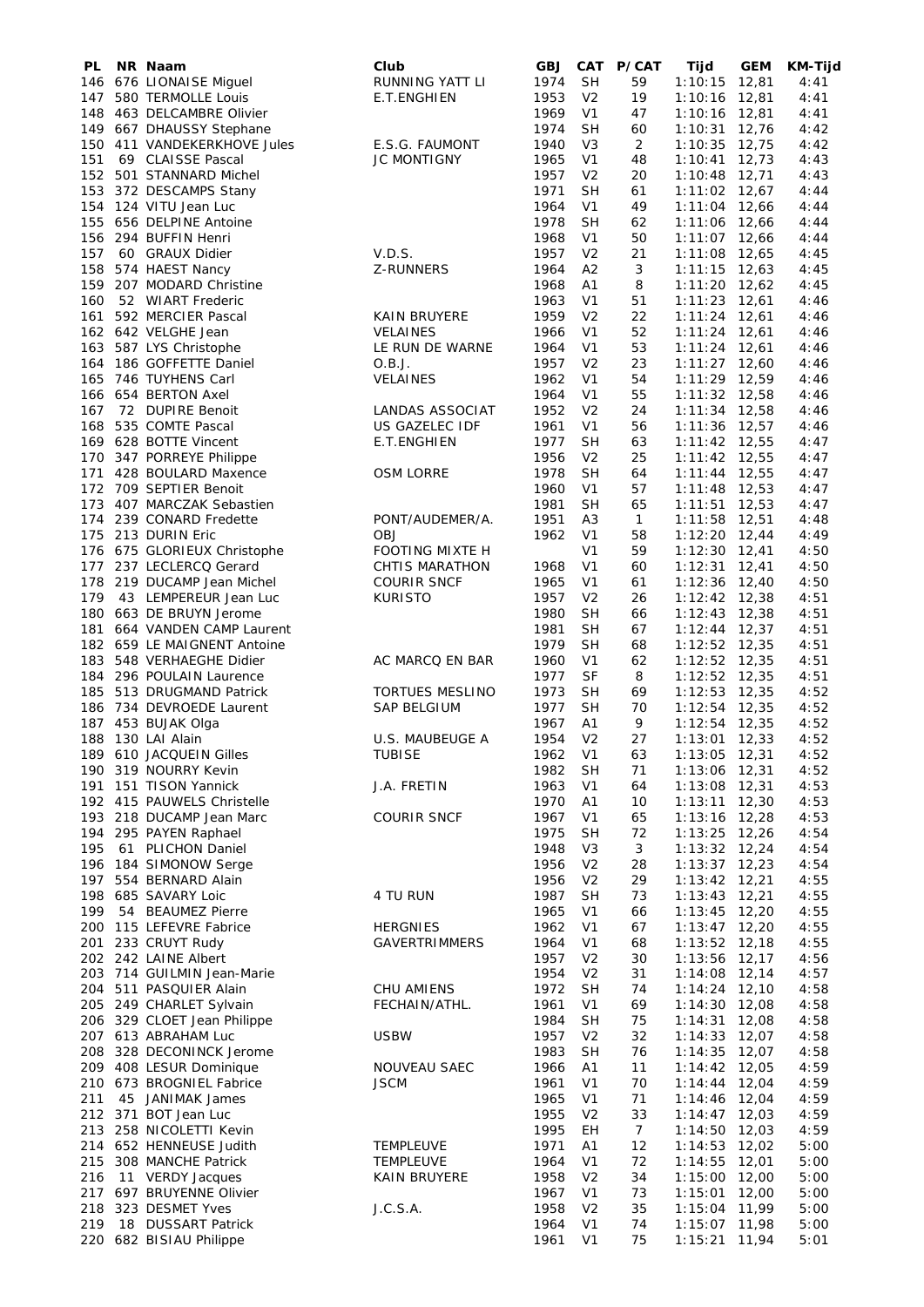| PL         | NR Naam                                                | Club                        | <b>GBJ</b>   | <b>CAT</b>                       | <b>P/CAT</b> | Tijd                               | <b>GEM</b> | <b>KM-Tijd</b> |
|------------|--------------------------------------------------------|-----------------------------|--------------|----------------------------------|--------------|------------------------------------|------------|----------------|
| 221        | 263 BOUDJOUDI Frederic                                 | <b>POLICE</b>               | 1974         | <b>SH</b>                        | 77           | 1:15:22 11,94                      |            | 5:01           |
|            | 222 298 VERDONCK Dion                                  | <b>KAIN BRUYERE</b>         | 1953         | V <sub>2</sub>                   | 36           | 1:15:27 11,93                      |            | 5:02           |
|            | 223 430 MOLLET Fabienne                                |                             | 1958         | A <sub>2</sub>                   | 4            | $1:15:27$ 11,93                    |            | 5:02           |
|            | 224 543 WASSELEZ Christophe                            | OXYLANE                     | 1966         | V <sub>1</sub>                   | 76           | $1:15:34$ 11,91                    |            | 5:02           |
| 225        | 389 VANDENPLAS Olivier                                 | LES ECLATES PZ              | 1969         | V1                               | 77           | $1:15:51$ 11,87                    |            | 5:03           |
|            | 226 693 ROUSSEL Jean-François<br>227 345 MOUTIER Marc  | <b>ETCHIEVR</b><br>T P VERT | 1969<br>1959 | V <sub>1</sub><br>V <sub>2</sub> | 78<br>37     | $1:15:53$ 11,86                    |            | 5:04<br>5:04   |
|            | 228 694 TESSON Yves                                    |                             | 1964         | V <sub>1</sub>                   | 79           | $1:15:58$ 11,85<br>1:16:00 11,84   |            | 5:04           |
|            | 229 662 DEGLE Steve                                    |                             | 1978         | <b>SH</b>                        | 78           | $1:16:02$ 11,84                    |            | 5:04           |
| 230        | 47 DEBAY Pierre                                        | <b>CYCLO LILLOIS</b>        |              | V <sub>1</sub>                   | 80           | $1:16:04$ 11,83                    |            | 5:04           |
|            | 231 553 VILLAIN René                                   | US VALENCIENNES             | 1950         | V <sub>2</sub>                   | 38           | $1:16:14$ 11,81                    |            | 5:05           |
|            | 232 217 DUCAMP Jean Jacques                            | COURIR SNCF                 | 1967         | V <sub>1</sub>                   | 81           | $1:16:16$ 11,80                    |            | 5:05           |
|            | 233 573 GALLINA Fabrizio                               |                             | 1984         | <b>SH</b>                        | 79           | $1:16:19$ 11,79                    |            | 5:05           |
|            | 234 443 DUFRENOY Pierre E.                             | <b>ASL BOUVIGNIES</b>       | 1963         | V <sub>1</sub>                   | 82           | 1:16:29 11,77                      |            | 5:06           |
| 235        | 10 REGUIDIERE Jean Luc                                 | <b>SAEC</b>                 | 1959         | V <sub>2</sub>                   | 39           | $1:16:33$ 11,76                    |            | 5:06           |
|            | 236 724 LONGEPEE Philippe                              | WATTRELOS                   | 1961         | V1                               | 83           | $1:16:35$ 11,75                    |            | 5:06           |
| 237        | 41 MONCHET Philippe                                    |                             | 1966         | V <sub>1</sub>                   | 84           | $1:16:36$ 11,75                    |            | 5:06           |
|            | 238 108 COQUELLE Paul                                  | A.D.S.E.                    | 1987         | <b>SH</b>                        | 80           | $1:16:38$ 11,74                    |            | 5:07           |
| 239        | 698 DIRICQ Dominique                                   | <b>NAC</b>                  | 1959         | V <sub>2</sub>                   | 40           | $1:16:44$ 11,73                    |            | 5:07           |
|            | 240 699 MELON Jean-Marc                                | <b>NAC</b>                  | 1958         | V <sub>2</sub>                   | 41           | $1:16:45$ 11,73                    |            | 5:07           |
| 241        | 429 GUFFROY Maria                                      |                             | 1979         | <b>SF</b>                        | 9            | $1:16:46$ 11,72                    |            | 5:07           |
|            | 242 113 COLEBROOK Richard                              |                             | 1944         | V <sub>3</sub>                   | 4            | $1:16:48$ 11,72                    |            | 5:07           |
| 243<br>244 | 356 WIBAUT Jean Francois<br>251 MORET Thierry          | FECHAIN/ATHL.               | 1967<br>1968 | V1<br>V <sub>1</sub>             | 85<br>86     | 1:17:00 11,69<br>$1:17:02$ 11,68   |            | 5:08<br>5:08   |
| 245        | 559 GOURDIN Jean-Pierre                                |                             | 1951         | V <sub>2</sub>                   | 42           | 1:17:10                            | 11,66      | 5:09           |
| 246        | 51 WIART Francoise                                     |                             | 1969         | A1                               | 13           | $1:17:11$ 11,66                    |            | 5:09           |
| 247        | 229 HUGELIER Krist                                     |                             | 1964         | V1                               | 87           | $1:17:13$ 11,66                    |            | 5:09           |
| 248        | 48 PROCUREUR Vincent                                   |                             | 1977         | <b>SH</b>                        | 81           | $1:17:16$ 11,65                    |            | 5:09           |
| 249        | 76 BERTON Jean Marc                                    |                             | 1961         | V1                               | 88           | $1:17:18$ 11,64                    |            | 5:09           |
| 250        | 660 LUCAS Philippe                                     |                             | 1959         | V <sub>2</sub>                   | 43           | $1:17:33$ 11,61                    |            | 5:10           |
| 251        | 318 NOURRY Jonathan                                    |                             | 1975         | <b>SH</b>                        | 82           | $1:17:36$ 11,60                    |            | 5:10           |
|            | 252 621 COLIN Lou                                      |                             | 1967         | V <sub>1</sub>                   | 89           | $1:17:41$ 11,59                    |            | 5:11           |
| 253        | 521 DUTRONQUAY Ammanuel                                |                             | 1967         | V1                               | 90           | $1:17:50$ 11,56                    |            | 5:11           |
|            | 254 586 CAMUS John                                     |                             | 1954         | V <sub>2</sub>                   | 44           | $1:17:54$ 11,55                    |            | 5:12           |
| 255        | 743 DEFROYENNES Stephane                               |                             | 1966         | V <sub>1</sub>                   | 91           | $1:17:58$ 11,54                    |            | 5:12           |
| 256        | 250 DELCAMBRE Christian                                | FECHAIN/ATHL.               | 1965         | V <sub>1</sub>                   | 92           | $1:18:05$ 11,53                    |            | 5:12           |
| 257        | 533 QUINT Yves                                         |                             | 1960         | V <sub>1</sub>                   | 93           | $1:18:10$ 11,51                    |            | 5:13           |
| 258        | 590 BOURGUELLE Jean-Luc                                |                             | 1961         | V <sub>1</sub>                   | 94           | 1:18:22 11,48                      |            | 5:13           |
|            | 259 129 CARBALLO Cecile<br>260 506 VANDEBURIE Aurelien | <b>COTRITH</b>              | 1967<br>1981 | A1<br><b>SH</b>                  | 14<br>83     | $1:18:27$ 11,47<br>$1:18:31$ 11,46 |            | 5:14<br>5:14   |
| 261        | 310 PORTANTE Frederic                                  | POMPIER PERUWEL             | 1985         | <b>SH</b>                        | 84           | $1:18:41$ 11,44                    |            | 5:15           |
|            | 262 460 ROUSSEL Patrick                                |                             | 1965         | V1                               | 95           | $1:18:49$ 11,42                    |            | 5:15           |
|            | 263 114 LEFEVRE Linda                                  | <b>HERGNIES</b>             | 1971         | A1                               | 15           | $1:18:50$ 11,42                    |            | 5:15           |
|            | 264 391 DESCAMPS Johan                                 |                             | 1981         | <b>SH</b>                        | 85           | $1:18:51$ 11,41                    |            | 5:15           |
|            | 265 368 DECALUWE Benjamin                              | <b>GSK BIO</b>              | 1974         | <b>SH</b>                        | 86           | 1:18:59 11,39                      |            | 5:16           |
|            | 266 187 SCHOEPS Ivan                                   |                             | 1938         | V4                               | $\mathbf{1}$ | 1:19:05 11,38                      |            | 5:16           |
|            | 267 585 FLAMENT Andre                                  | LE RUN                      | 1953         | V <sub>2</sub>                   | 45           | 1:19:09 11,37                      |            | 5:17           |
|            | 268 412 VANDEKERKHOVE Andree                           | E.S.G. FAUMONT              | 1945         | A <sub>3</sub>                   | 2            | $1:19:10$ 11,37                    |            | 5:17           |
|            | 269 464 DENIS Gaetane                                  |                             | 1956         | A2                               | 5            | 1:19:13 11,36                      |            | 5:17           |
|            | 270 614 LACROIX Patrick                                | <b>USBW</b>                 | 1959         | V <sub>2</sub>                   | 46           | $1:19:13$ 11,36                    |            | 5:17           |
| 271        | 503 HABERT Christophe                                  | AC NORD SENONAI             | 1974         | <b>SH</b>                        | 87           | $1:19:15$ 11,36                    |            | 5:17           |
|            | 272 105 SALSMANN Regis                                 |                             | 1951         | V <sub>2</sub>                   | 47           | $1:19:36$ 11,31                    |            | 5:18           |
|            | 273 126 TONDEUR Bernard                                | A.L.C.V.C.                  | 1958         | V <sub>2</sub>                   | 48           | $1:19:40$ 11,30                    |            | 5:19           |
| 275        | 274 420 LECOUTY Dominique<br>16 PREUX Emanuel          | ASC JOG. LMU                | 1951<br>1959 | V <sub>2</sub><br>V <sub>2</sub> | 49<br>50     | 1:19:42 11,29<br>1:19:49 11,28     |            | 5:19<br>5:19   |
|            | 276 279 GRENIER Fred                                   | JOGGERS DE VEND             | 1966         | V <sub>1</sub>                   | 96           | $1:19:57$ 11,26                    |            | 5:20           |
| 277        | 175 COLMANT Thierry                                    | PSA PEUGEOT UHV             | 1966         | V <sub>1</sub>                   | 97           | $1:20:02$ 11,25                    |            | 5:20           |
|            | 278 200 CLOWEZ Didier                                  | PHILLIPIDES. CL             | 1954         | V <sub>2</sub>                   | 51           | 1:20:06 11,24                      |            | 5:20           |
|            | 279 550 DELAFONTAINE Andre                             |                             | 1962         | V <sub>1</sub>                   | 98           | $1:20:08$ 11,23                    |            | 5:21           |
|            | 280 537 VUCKO Olivier                                  |                             | 1970         | <b>SH</b>                        | 88           | $1:20:10$ 11,23                    |            | 5:21           |
|            | 281 737 MOINSE Jerome                                  |                             | 1989         | <b>SH</b>                        | 89           | $1:20:13$ 11,22                    |            | 5:21           |
|            | 282 309 DECONINCK Hubert                               | <b>JCSA</b>                 | 1970         | <b>SH</b>                        | 90           | $1:20:14$ 11,22                    |            | 5:21           |
| 283        | 508 GLOBEZ Stefan                                      | <b>DUBAI CLUB</b>           | 1973         | <b>SH</b>                        | 91           | $1:20:16$ 11,21                    |            | 5:21           |
|            | 284 509 PIRON Bruno                                    | <b>DUBAI CLUB</b>           | 1963         | V <sub>1</sub>                   | 99           | $1:20:16$ 11,21                    |            | 5:21           |
|            | 285 597 ALLARD Eric                                    |                             | 1965         | V <sub>1</sub>                   | 100          | 1:20:18 11,21                      |            | 5:21           |
|            | 286 176 LANCELLE Michel                                |                             | 1955         | V <sub>2</sub>                   | 52           | $1:20:21$ 11,20                    |            | 5:21           |
|            | 287 262 NEVEU Jacques                                  |                             | 1955         | V <sub>2</sub>                   | 53           | $1:20:27$ 11,19                    |            | 5:22           |
|            | 288 261 COURBOIS Jean Baptiste                         |                             | 1985         | <b>SH</b>                        | 92           | $1:20:28$ 11,18                    |            | 5:22           |
|            | 289 89 GHESQUIERE Guislain                             | A.C. WAMBRECHIE             | 1965         | V <sub>1</sub>                   | 101          | $1:20:33$ 11,17                    |            | 5:22           |
|            | 290 156 DURIEUX Stany<br>291 636 LEFEBVRE Nicolas      | <b>IPALLE</b>               | 1964<br>1965 | V1<br>V1                         | 102<br>103   | $1:20:36$ 11,17<br>1:20:38 11,16   |            | 5:22<br>5:23   |
|            | 292 742 ESTIEVENART Jerome                             |                             | 1983         | <b>SH</b>                        | 93           | $1:20:41$ 11,15                    |            | 5:23           |
|            | 293 419 PIWON Jean Marie                               | E.A. DOUCHY                 | 1947         | V3                               | 5            | $1:20:41$ 11,15                    |            | 5:23           |
|            | 294 677 VANGAEVER Olivier                              |                             | 1977         | <b>SH</b>                        | 94           | $1:20:41$ 11,15                    |            | 5:23           |
|            | 295 193 DANTZER Gilbert                                |                             | 1954         | V <sub>2</sub>                   | 54           | $1:20:48$ 11,14                    |            | 5:23           |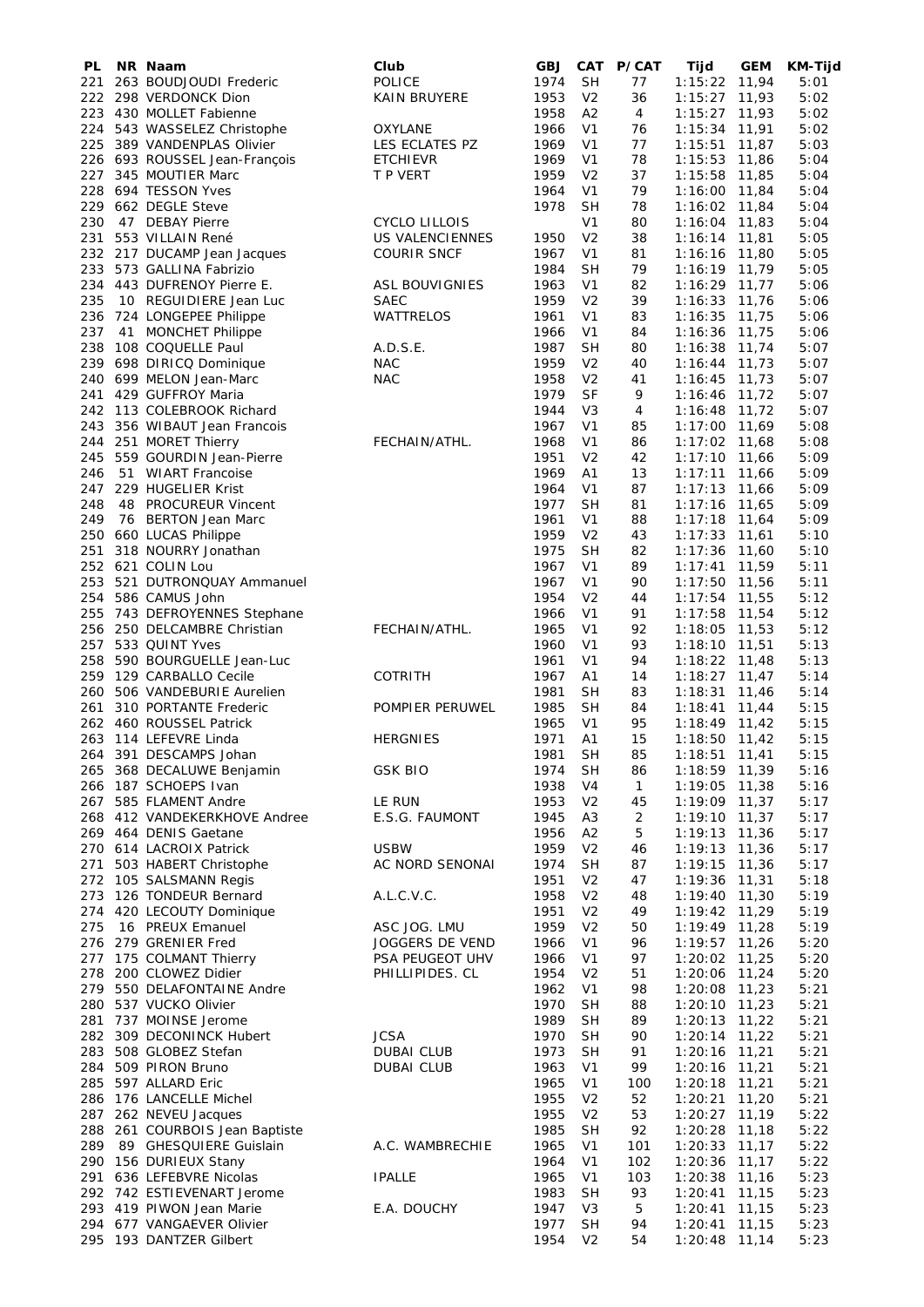| PL         |                | NR Naam                                         | Club                                     | GBJ          | <b>CAT</b>                       | P/CAT           | Tijd                               | <b>GEM</b>     | KM-Tijd      |
|------------|----------------|-------------------------------------------------|------------------------------------------|--------------|----------------------------------|-----------------|------------------------------------|----------------|--------------|
| 296<br>297 |                | 695 MARIEN Jean-Luc                             |                                          | 1958<br>1962 | V <sub>2</sub><br>V <sub>1</sub> | 55<br>104       | 1:21:01                            | 11,11          | 5:24<br>5:24 |
| 298        |                | 306 DESCAMPS Marc<br>449 LIEGEOIS Jesson        |                                          | 1987         | <b>SH</b>                        | 95              | 1:21:01<br>$1:21:03$ 11,10         | 11,11          | 5:24         |
| 299        |                | 390 LEJEUSNE Damien                             |                                          | 1968         | V1                               | 105             | $1:21:12$ 11,08                    |                | 5:25         |
|            |                | 300 325 DELBROUCQ David                         | J.C.S.A.                                 | 1976         | <b>SH</b>                        | 96              | 1:21:16                            | 11,07          | 5:25         |
| 301        |                | 123 VANUXEM Sylvain                             |                                          | 1967         | V <sub>1</sub>                   | 106             | 1:21:20                            | 11,07          | 5:25         |
|            |                | 302 216 DEWASTE Jean Claude                     |                                          | 1956         | V <sub>2</sub>                   | 56              | $1:21:22$ 11,06                    |                | 5:25         |
|            |                | 303 426 MENDEL Olivier                          | JOG. DE VENDIN                           | 1968         | V <sub>1</sub>                   | 107             | $1:21:27$ 11,05                    |                | 5:26         |
|            |                | 304 681 JANSSENS Didier                         |                                          | 1977         | <b>SH</b>                        | 97              | 1:21:32                            | 11,04          | 5:26         |
| 305        |                | 227 LEFEVRE Sylvie                              | ALC VX CONDE                             | 1968         | A1                               | 16              | 1:21:33                            | 11,04          | 5:26         |
| 306<br>307 |                | 710 DURET Christophe<br>373 DUBOIS Thierry      | <b>JC HERINNES</b><br><b>JC HERINNES</b> | 1974<br>1972 | <b>SH</b><br><b>SH</b>           | 98<br>99        | 1:21:38 11,02<br>1:21:38           | 11,02          | 5:27<br>5:27 |
| 308        | 87             | <b>BOURHIS Francoise</b>                        |                                          | 1963         | A <sub>2</sub>                   | 6               | $1:21:49$ 11,00                    |                | 5:27         |
| 309        |                | 75 DEBEY Joël                                   |                                          | 1970         | <b>SH</b>                        | 100             | 1:21:54                            | 10,99          | 5:28         |
| 310        |                | 80 BIEVELEZ Marc                                |                                          | 1970         | <b>SH</b>                        | 101             | 1:21:55                            | 10,99          | 5:28         |
| 311        |                | 448 CAMPENEER Francois                          |                                          | 1984         | <b>SH</b>                        | 102             | $1:22:09$ 10,96                    |                | 5:29         |
| 312        |                | 547 REFFET Stephane                             | <b>US CHEVRIERES</b>                     | 1975         | <b>SH</b>                        | 103             | 1:22:12                            | 10,95          | 5:29         |
| 313        |                | 570 GORLOO Germain                              |                                          | 1949         | V3                               | 6               | 1:22:12                            | 10,95          | 5:29         |
|            |                | 314 194 NUYTTENS Jacques                        |                                          | 1940         | V3                               | $\overline{7}$  | $1:22:12$ 10,95                    |                | 5:29         |
|            |                | 315 657 DE LENA Philippe                        |                                          | 1969         | V <sub>1</sub>                   | 108             | 1:22:17 10,94                      |                | 5:29         |
| 317        |                | 316 725 GOEDERS Claudy<br>465 KOLO Jean Bruno   | R C ARRAS                                | 1957<br>1950 | V <sub>2</sub><br>V <sub>2</sub> | 57<br>58        | 1:22:18<br>1:22:23                 | 10,94<br>10,92 | 5:29<br>5:30 |
| 318        |                | 703 BELFIORE Adriano                            | <b>JCB</b>                               | 1958         | V <sub>2</sub>                   | 59              | 1:22:26                            | 10,92          | 5:30         |
| 319        |                | 536 COMTE Chantal                               | US GAZELEC IDF                           | 1965         | V <sub>1</sub>                   | 109             | 1:22:54                            | 10,86          | 5:32         |
|            |                | 320 275 DESMYTER Isabelle                       | ALC VX CONDE                             | 1970         | A1                               | 17              | 1:23:02                            | 10,84          | 5:32         |
|            |                | 321 599 CARON Maxime                            |                                          | 1989         | <b>SH</b>                        | 104             | 1:23:03                            | 10,84          | 5:32         |
|            |                | 322 598 BIRLOUEZ Claude                         | <b>TRANSPOLE</b>                         | 1955         | V <sub>2</sub>                   | 60              | 1:23:03                            | 10,84          | 5:32         |
| 323        |                | 232 VANTOMME Robert                             | <b>GAVERTRIMMERS</b>                     | 1953         | V <sub>2</sub>                   | 61              | 1:23:15                            | 10,81          | 5:33         |
|            |                | 324 444 DESTREBECQ Bernard                      |                                          | 1963         | V1                               | 110             | 1:23:15                            | 10,81          | 5:33         |
|            |                | 325 666 DEPUYDT Dominique                       |                                          | 1962         | V <sub>1</sub>                   | 111             | 1:23:15                            | 10,81          | 5:33         |
|            |                | 326 741 ESTIEVENART Bernard                     |                                          | 1953         | V <sub>2</sub>                   | 62              | 1:23:16                            | 10,81          | 5:33         |
|            |                | 327 582 STIEN Yohan                             |                                          | 1988         | <b>SH</b>                        | 105             | $1:23:17$ 10,81                    |                | 5:33         |
|            |                | 328 221 VAN PARYS Patrick                       |                                          | 1957         | V <sub>2</sub>                   | 63              | 1:23:18                            | 10,80          | 5:33         |
|            |                | 329 668 DHAUSSY Severine                        |                                          | 1973         | A1                               | 18              | 1:23:24                            | 10,79          | 5:34         |
|            |                | 330 112 FAVIER Ludivine<br>152 DEVAUX Aurelten  | CHT'I LUTTE HEI                          | 1989<br>1982 | SF<br><b>SH</b>                  | 10<br>106       | 1:23:40                            | 10,76          | 5:35<br>5:35 |
| 331        |                | 332 674 WILLAERT Tony                           |                                          | 1952         | V <sub>2</sub>                   | 64              | 1:23:46<br>1:23:53                 | 10,74<br>10,73 | 5:36         |
|            |                | 333 639 MALISZEWSKI Mathieu                     | ACLO                                     | 1989         | <b>SH</b>                        | 107             | 1:23:56                            | 10,72          | 5:36         |
|            |                | 334 168 OSSOWSKI Marc                           |                                          | 1963         | V <sub>1</sub>                   | 112             | $1:24:02$ 10,71                    |                | 5:36         |
| 335        |                | 454 LUSSO Odile                                 |                                          | 1965         | A1                               | 19              | $1:24:09$ 10,70                    |                | 5:37         |
| 336        |                | 422 TRAWINSKI Casimir                           | <b>FAUMONT</b>                           | 1945         | V3                               | 8               | 1:24:10                            | 10,69          | 5:37         |
| 337        |                | 206 LELANGUE Jose                               | TP VERT                                  | 1944         | A4                               | 1               | $1:24:19$ 10,67                    |                | 5:37         |
|            |                | 338 510 LEBON Patrick                           |                                          | 1969         | V <sub>1</sub>                   | 113             | 1:24:20                            | 10,67          | 5:37         |
|            |                | 339 337 LAMARQUE Christian                      | ACCROS 5 CLOCHE                          | 1948         | V <sub>3</sub>                   | 9               | 1:24:25 10,66                      |                | 5:38         |
|            |                | 340 696 MARIEN Jessica                          |                                          | 1992         | EF                               | $\mathbf{1}$    | $1:24:26$ 10,66                    |                | 5:38         |
|            |                | 341 311 LECOCQ Philippe                         | <b>VELAINES</b>                          | 1963         | V1                               | 114             | $1:24:27$ 10,66                    |                | 5:38         |
| 342        |                | 15 BELOIS Gilles<br>343 120 VIRESOLVY Pascal    |                                          | 1964<br>1961 | V <sub>1</sub><br>V1             | 115<br>116      | $1:24:34$ 10,64<br>$1:24:34$ 10,64 |                | 5:38<br>5:38 |
|            |                | 344 655 DRUELLE Emmanuel                        | SAULTAIN                                 | 1968         | V <sub>1</sub>                   | 117             | $1:24:41$ 10,63                    |                | 5:39         |
|            |                | 345 425 MAST Albine                             | <b>FOULEES ATHL</b>                      | 1976         | SF                               | 11              | $1:24:41$ 10,63                    |                | 5:39         |
|            |                | 346 609 PILATUS Yohann                          | ALC VX CONDE                             | 1986         | <b>SH</b>                        | 108             | $1:24:44$ 10,62                    |                | 5:39         |
|            |                | 347 688 BEAREZ Jean                             |                                          | 1984         | <b>SH</b>                        | 109             | $1:24:46$ 10,62                    |                | 5:39         |
|            |                | 348 459 DETOUCHE Delphine                       |                                          | 1969         | A <sub>1</sub>                   | 20              | 1:24:56 10,60                      |                | 5:40         |
|            |                | 349 534 ROBERT Guy                              | FLEURUS ATHL.                            | 1958         | V <sub>2</sub>                   | 65              | 1:24:59 10,59                      |                | 5:40         |
|            |                | 350 264 BOULLIN Patrice                         | E.S.V. TRY                               | 1953         | V <sub>2</sub>                   | 66              | $1:25:16$ 10,56                    |                | 5:41         |
|            |                | 351 348 PORREYE Genevieve                       |                                          | 1959         | A2                               | $7\overline{ }$ | $1:25:18$ 10,55                    |                | 5:41         |
|            |                | 352 377 SPAGNUOLO Angelo                        | SPIBO                                    | 1961         | V <sub>1</sub>                   | 118             | $1:25:20$ 10,55                    |                | 5:41         |
|            |                | 353 416 LEMAIRE Andre                           | O.B.J.                                   | 1954         | V <sub>2</sub>                   | 67              | 1:25:26 10,53                      |                | 5:42         |
|            |                | 354 395 LEPAPE Alain<br>355 512 RUPEK Christian |                                          | 1958<br>1968 | V <sub>2</sub>                   | 68              | $1:25:27$ 10,53<br>$1:25:28$ 10,53 |                | 5:42         |
|            |                | 356 83 BOEZ Jean Pierre                         |                                          | 1961         | V1<br>V <sub>1</sub>             | 119<br>120      | 1:25:32 10,52                      |                | 5:42<br>5:42 |
|            |                | 357 150 MATUSZAK Edmond                         | JOGGEURS DE VEN                          | 1970         | <b>SH</b>                        | 110             | $1:25:38$ 10,51                    |                | 5:43         |
|            |                | 358 230 FELLEMANS Arnaud                        |                                          | 1981         | <b>SH</b>                        | 111             | $1:25:39$ 10,51                    |                | 5:43         |
|            |                | 359 197 ROUSSEL Rudi                            |                                          | 1954         | V <sub>2</sub>                   | 69              | $1:25:40$ 10,51                    |                | 5:43         |
| 360        |                | 57 OLINET Emmanuel                              | <b>ACF</b>                               | 1954         | V <sub>2</sub>                   | 70              | $1:25:41$ 10,50                    |                | 5:43         |
|            |                | 361 272 GENIN Andrea                            | <b>COURIR AU CHU</b>                     | 1973         | A <sub>1</sub>                   | 21              | $1:25:42$ 10,50                    |                | 5:43         |
| 362        | $\overline{2}$ | <b>RAMAEKERS Xavier</b>                         | <b>PRFM</b>                              | 1974         | <b>SH</b>                        | 112             | 1:25:42 10,50                      |                | 5:43         |
|            |                | 363 121 RABEL Nathalie                          |                                          | 1964         | A2                               | 8               | $1:25:42$ 10,50                    |                | 5:43         |
|            |                | 364 557 DE WILLEMACKER Carlos                   | <b>JC AALTER</b>                         | 1954         | V <sub>2</sub>                   | 71              | $1:26:02$ 10,46                    |                | 5:44         |
|            |                | 365 458 MILBRANDT Annick                        |                                          | 1956         | A2                               | 9               | $1:26:05$ 10,45                    |                | 5:44         |
|            |                | 366 645 DEBLIECK Isabelle                       | <b>JOG'LEERS</b>                         | 1959         | A <sub>2</sub>                   | 10              | 1:26:07 10,45                      |                | 5:44         |
|            |                | 367 117 MILLANON Ludovic                        |                                          | 1969         | V <sub>1</sub>                   | 121             | $1:26:13$ 10,44                    |                | 5:45         |
| 368        |                | 88 BOURHIS Franck<br>369 235 GORNIAK Alain      | ANDERLUES                                | 1969<br>1954 | V1<br>V <sub>2</sub>             | 122<br>72       | 1:26:14 10,44                      |                | 5:45<br>5:45 |
|            |                | 370 588 WATTIEZ Johan                           |                                          | 1970         | <b>SH</b>                        | 113             | 1:26:16 10,43<br>$1:26:25$ 10,41   |                | 5:46         |
|            |                |                                                 |                                          |              |                                  |                 |                                    |                |              |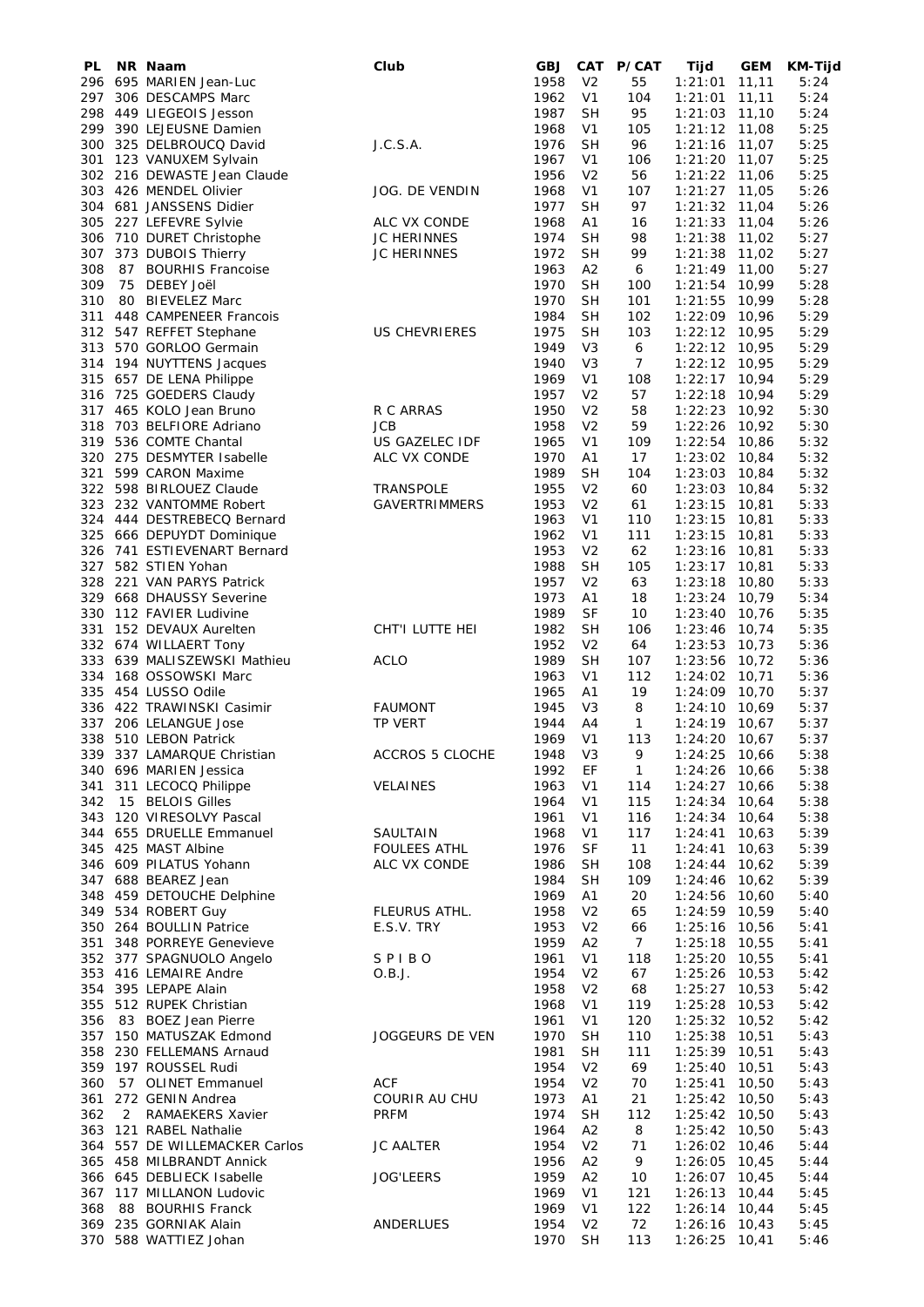| PL         | NR Naam                                                   | Club                               | <b>GBJ</b>   | CAT                              | <b>P/CAT</b> | Tijd                     | <b>GEM</b>     | KM-Tijd      |
|------------|-----------------------------------------------------------|------------------------------------|--------------|----------------------------------|--------------|--------------------------|----------------|--------------|
| 371        | 516 DEVOS Jean-Marc                                       |                                    | 1951         | V <sub>2</sub>                   | 73           | 1:26:28                  | 10,41          | 5:46         |
|            | 372 713 DE BOM Alexis                                     |                                    | 1971         | <b>SH</b>                        | 114          | $1:26:29$ 10,41          |                | 5:46         |
| 373<br>374 | 67 ODAR Guy-Michel<br>387 ROX Emmanuel                    | <b>FOULEES SAINGHI</b>             | 1954<br>1969 | V <sub>2</sub><br>V <sub>1</sub> | 74<br>123    | 1:26:33 10,40<br>1:26:53 | 10,36          | 5:46<br>5:48 |
| 375        | 171 JOURET Guy                                            |                                    | 1953         | V <sub>2</sub>                   | 75           | $1:26:59$ 10,35          |                | 5:48         |
| 376        | 394 NICOLAY Denise                                        | <b>KURISTO</b>                     | 1946         | A <sub>3</sub>                   | 3            | 1:27:04                  | 10,34          | 5:48         |
| 377        | 109 SEGARD Bernard                                        | A.D.S.E.                           | 1947         | V <sub>3</sub>                   | 10           | $1:27:08$ 10,33          |                | 5:49         |
| 378        | 595 CADET Daniel                                          | CAP21                              | 1945         | V <sub>3</sub>                   | 11           | 1:27:11                  | 10,32          | 5:49         |
| 379        | 669 SILVESTRI Ambrogio                                    |                                    | 1955         | V <sub>2</sub>                   | 76           | 1:27:23                  | 10,30          | 5:50         |
| 380        | 540 PORCHAIRE Cedric                                      | DELANO                             | 1986         | <b>SH</b>                        | 115          | $1:27:42$ 10,26          |                | 5:51         |
| 381        | 341 DEVOS Sebastien                                       | <b>KAIN BRUYERES</b>               | 1974         | <b>SH</b>                        | 116          | $1:27:43$ 10,26          |                | 5:51         |
|            | 382 720 NOWAK Cyril                                       | <b>ASL BOUVIGNIES</b>              | 1978         | <b>SH</b>                        | 117          | $1:27:44$ 10,26          |                | 5:51         |
|            | 383 635 HOTTON Stephane                                   |                                    | 1977         | <b>SH</b>                        | 118          | 1:27:53                  | 10,24          | 5:52         |
|            | 384 446 ROBIANCE William                                  | <b>ECLATES PZ</b>                  | 1958         | V <sub>2</sub>                   | 77           | $1:27:55$ 10,24          |                | 5:52         |
|            | 385 653 VECLERCQ Jacky<br>386 256 LAMBOTTE Beatrice       | VALMEX<br><b>KURISTO</b>           | 1950<br>1951 | V <sub>2</sub><br>A <sub>3</sub> | 78<br>4      | 1:28:01<br>1:28:07 10,21 | 10,23          | 5:52<br>5:52 |
| 387        | 21 LEBLANC Marcel                                         |                                    | 1943         | V3                               | 12           | 1:28:25                  | 10,18          | 5:54         |
| 388        | 545 DUEZ Patrick                                          | <b>KAIN BRUYERE</b>                | 1963         | V <sub>1</sub>                   | 124          | 1:28:26                  | 10,18          | 5:54         |
| 389        | 467 DUMONT Ariane                                         |                                    | 1954         | A <sub>2</sub>                   | 11           | $1:28:27$ 10,18          |                | 5:54         |
| 390        | 316 GOSSIAUX Patrick                                      | <b>SPHO</b>                        | 1953         | V <sub>2</sub>                   | 79           | 1:28:28                  | 10,17          | 5:54         |
| 391        | 163 CRENERINNE Patrice                                    |                                    | 1957         | V <sub>2</sub>                   | 80           | $1:28:29$ 10,17          |                | 5:54         |
|            | 392 622 VAST Catherine                                    | <b>E.T.ENGHIEN</b>                 | 1982         | <b>SF</b>                        | 12           | $1:28:39$ 10,15          |                | 5:55         |
| 393        | 254 ALTRUY Gerolphe                                       |                                    | 1977         | <b>SH</b>                        | 119          | 1:28:59 10,11            |                | 5:56         |
|            | 394 375 MATHIJS Antoine                                   | <b>JC DE PINTE</b>                 | 1947         | V <sub>3</sub>                   | 13           | 1:29:12                  | 10,09          | 5:57         |
|            | 395 738 RAVEDY Yohann                                     |                                    | 1990         | EН                               | 8            | 1:29:17 10,08            |                | 5:57         |
| 396<br>397 | 32 SALMIN Pierre<br>34 PADOVANO Quentin                   | NATURE ET LOISI<br>NATURE ET LOISI | 1982<br>1982 | <b>SH</b><br><b>SH</b>           | 120<br>121   | 1:29:40<br>1:29:40       | 10,04<br>10,04 | 5:59<br>5:59 |
| 398        | 260 JEANNOT Dominique                                     | <b>ASPTT TOURS</b>                 | 1950         | V <sub>2</sub>                   | 81           | 1:29:53                  | 10,01          | 6:00         |
| 399        | 575 ROOSENS Sophie                                        |                                    | 1985         | SF                               | 13           | 1:29:54                  | 10,01          | 6:00         |
|            | 400 527 LIENARD Christophe                                | DELANO                             |              | <b>SH</b>                        | 122          | 1:29:55                  | 10,01          | 6:00         |
|            | 401 435 DUGAUQUIEZ Daniel                                 | ASC CAP                            | 1966         | V <sub>1</sub>                   | 125          | 1:29:58                  | 10,00          | 6:00         |
|            | 402 715 DEVIENNE?? Stephane                               |                                    | 1970         | <b>SH</b>                        | 123          | 1:30:04                  | 9,99           | 6:00         |
| 403        | 350 DUBOIS Mirko                                          |                                    | 1978         | <b>SH</b>                        | 124          | 1:30:04                  | 9,99           | 6:00         |
|            | 404 732 BAUDENS David                                     | <b>RHO</b>                         | 1968         | V <sub>1</sub>                   | 126          | 1:30:10                  | 9,98           | 6:01         |
|            | 405 456 LOFFLER Sacha                                     | ASC BNP PARIBAS                    | 1970         | <b>SH</b>                        | 125          | 1:30:12                  | 9,98           | 6:01         |
|            | 406 589 SAVEANT Jean-Christophe                           | US MARQUETTE                       | 1966         | V <sub>1</sub>                   | 127          | 1:30:15                  | 9,97           | 6:01         |
| 408        | 407 455 BRAY Herve<br>393 NICOLAY Rene                    | <b>KURISTO</b>                     | 1969<br>1943 | V <sub>1</sub>                   | 128<br>14    | 1:30:17<br>1:30:18       | 9,97<br>9,97   | 6:01         |
| 409        | 457 DESPREZ Francis                                       | ASC BNP PARIBAS                    | 1974         | V3<br><b>SH</b>                  | 126          | 1:30:18                  | 9,97           | 6:01<br>6:01 |
|            | 410 436 DELGARDE Philippe                                 |                                    | 1974         | <b>SH</b>                        | 127          | 1:30:19                  | 9,96           | 6:01         |
| 411        | 339 VANDERHAEGHEN Audrey                                  | <b>VELAINES</b>                    | 1985         | <b>SF</b>                        | 14           | 1:30:20                  | 9,96           | 6:01         |
| 412        | 55 NEGRONI Sandra                                         | <b>ATHLETIC COEUR</b>              | 1978         | SН                               | 128          | 1:30:20                  | 9,96           | 6:01         |
|            | 413 541 CORNILLON Ghislain                                |                                    | 1972         | <b>SH</b>                        | 129          | 1:30:48                  | 9,91           | 6:03         |
|            | 414 215 DELCOURT Beatrice                                 | <b>COURIR SNCF</b>                 | 1957         | A <sub>2</sub>                   | 12           | 1:30:50                  | 9,91           | 6:03         |
|            | 415 445 ROBIENCE Perrine                                  | ECLATES PZ                         | 1991         | EF                               | 2            | 1:31:20                  | 9,85           | 6:05         |
|            | 416 691 ARIB Arezki                                       | TRIATH                             | 1959         | V <sub>2</sub>                   | 82           | $1:31:20$ 9,85           |                | 6:05         |
|            | 417 159 GRULOIS Joseph                                    | J.C.S.A.                           | 1949         | V <sub>3</sub>                   | 15           | 1:31:22                  | 9,85           | 6:05         |
|            | 418 332 DESLEE Eric<br>419 344 MAUROY Frederic            | KAIN BRUYERE<br>SPHO               | 1962<br>1966 | V <sub>1</sub><br>V <sub>1</sub> | 129<br>130   | 1:31:22<br>1:31:23       | 9,85<br>9,85   | 6:05<br>6:06 |
|            | 420 670 SILVESTRI Madeleine                               |                                    | 1953         | A <sub>3</sub>                   | 5            | 1:31:27                  | 9,84           | 6:06         |
|            | 421 317 CARPENTIER Severine                               |                                    | 1976         | <b>SF</b>                        | 15           | 1:31:32                  | 9,83           | 6:06         |
|            | 422 299 LECLERCQ Nancy                                    | KAIN BRUYERE                       | 1966         | A1                               | 22           | 1:31:51                  | 9,80           | 6:07         |
|            | 423 604 MONTIGNIE Jean-Claude                             | KAIN BRUYERE                       | 1954         | V <sub>2</sub>                   | 83           | 1:31:59                  | 9,78           | 6:08         |
|            | 424 740 BENABBAS Idir                                     |                                    | 1976         | <b>SH</b>                        | 130          | 1:32:13                  | 9,76           | 6:09         |
| 425        | 13 DEBACKER Thierry                                       |                                    | 1960         | V <sub>1</sub>                   | 131          | 1:32:19                  | 9,75           | 6:09         |
| 426        | 58 QUIBLIER Marie-Noelle                                  |                                    | 1948         | A <sub>3</sub>                   | 6            | 1:32:27                  | 9,73           | 6:10         |
|            | 427 634 NYS Sebastien                                     |                                    | 1978         | SН                               | 131          | 1:32:30                  | 9,73           | 6:10         |
|            | 428 253 ROUSSEAU Jean Philippe<br>429 280 BRUNIAUX Pascal |                                    | 1973<br>1975 | <b>SH</b><br><b>SH</b>           | 132<br>133   | 1:32:31<br>1:32:33       | 9,73<br>9,72   | 6:10<br>6:10 |
|            | 430 201 PACE Andre                                        | A.L.C. VIEUX CO                    | 1955         | V <sub>2</sub>                   | 84           | 1:32:42                  | 9,71           | 6:11         |
|            | 431 718 GILLOT Damien                                     |                                    | 1973         | <b>SH</b>                        | 134          | 1:32:46                  | 9,70           | 6:11         |
|            | 432 363 DUROISIN Alain                                    |                                    | 1962         | V <sub>1</sub>                   | 132          | 1:32:52                  | 9,69           | 6:11         |
|            | 433 127 TONDEUR Patricia                                  | A.L.C.V.C.                         | 1961         | A2                               | 13           | 1:32:55                  | 9,69           | 6:12         |
|            | 434 632 ZWERTVAEGHER Philippe                             | RUN                                | 1952         | V <sub>2</sub>                   | 85           | 1:33:01                  | 9,68           | 6:12         |
|            | 435 631 LECOCQ Antoine                                    | <b>RUN</b>                         | 1982         | <b>SH</b>                        | 135          | 1:33:04                  | 9,67           | 6:12         |
|            | 436 271 DUBOIS Jean Claude                                | RUNNING 59                         | 1950         | V <sub>2</sub>                   | 86           | 1:33:07                  | 9,67           | 6:12         |
|            | 437 140 BEN-SAADI Noredine                                | <b>XVE ATHLETIC CL</b>             | 1973         | <b>SH</b>                        | 136          | 1:33:08                  | 9,66           | 6:13         |
|            | 438 324 DELANGRE Colette<br>439 752 LAMBOTTE Melanie      | KAIN BRUYERE<br><b>JTRR</b>        | 1958<br>1984 | A2<br><b>SF</b>                  | 14<br>16     | 1:33:15<br>1:33:22       | 9,65<br>9,64   | 6:13<br>6:13 |
|            | 440 403 PAYAGE Karine                                     |                                    | 1977         | <b>SF</b>                        | 17           | 1:33:23                  | 9,64           | 6:14         |
|            | 441 164 LECLERCQ Jean Marc                                | <b>GSLCL</b>                       | 1955         | V <sub>2</sub>                   | 87           | 1:33:36                  | 9,62           | 6:14         |
|            | 442 723 LAMBOUR Pierre                                    | LANDAS                             | 1962         | V <sub>1</sub>                   | 133          | 1:33:37                  | 9,61           | 6:14         |
| 443        | 86 LOCUFIER Pascal                                        | <b>ASGEL</b>                       | 1956         | V <sub>2</sub>                   | 88           | 1:33:37                  | 9,61           | 6:14         |
|            | 444 44 LEMPEREUR Bernadette                               | <b>KURISTO</b>                     | 1956         | A2                               | 15           | 1:33:41                  | 9,61           | 6:15         |
|            | 445 602 MCKENNA Geraldine                                 |                                    | 1964         | A2                               | 16           | 1:33:44                  | 9,60           | 6:15         |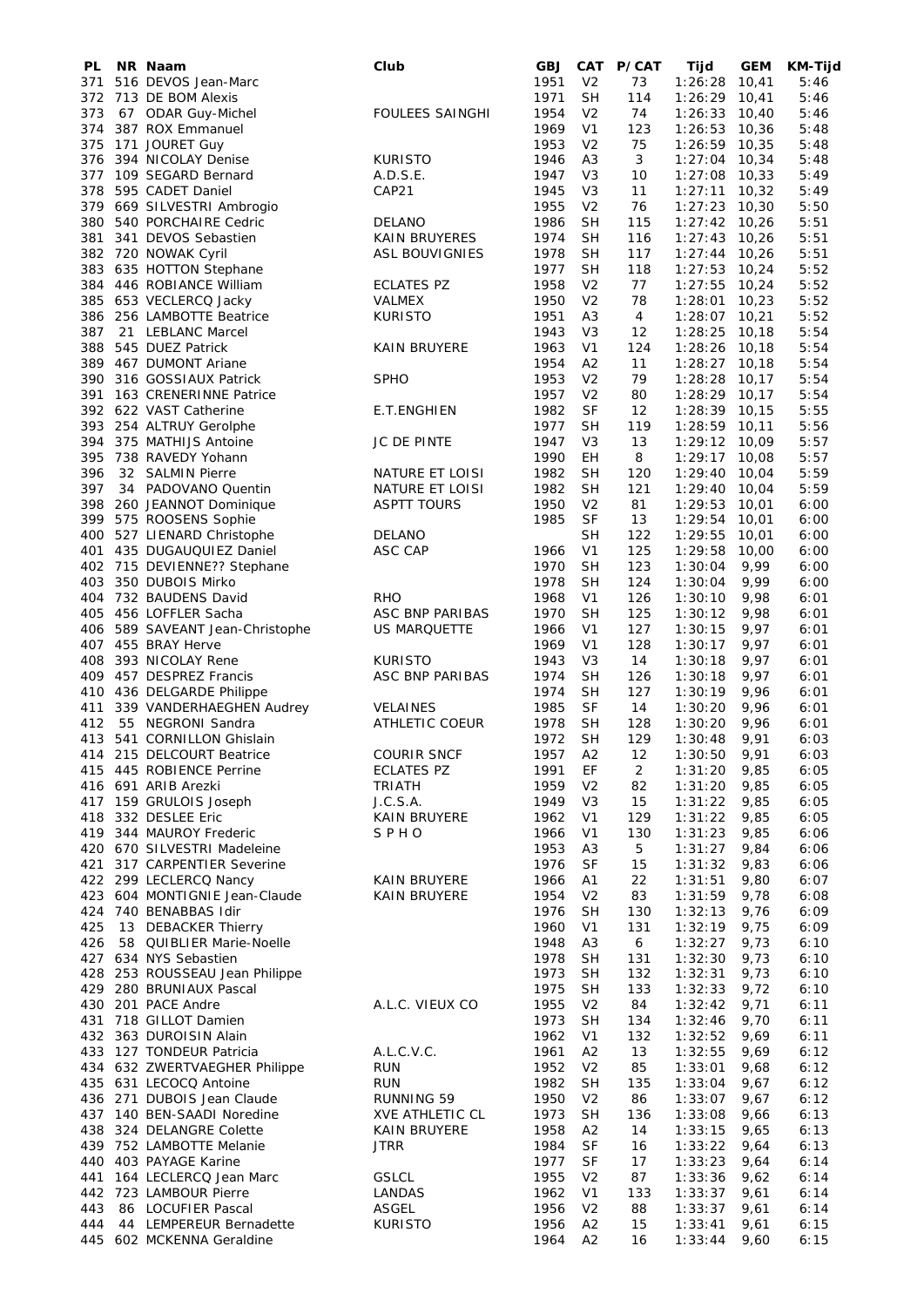| PL  | NR Naam                                             | Club                            | <b>GBJ</b>   | CAT            | <b>P/CAT</b> | Tijd           | GEM  | KM-Tijd      |
|-----|-----------------------------------------------------|---------------------------------|--------------|----------------|--------------|----------------|------|--------------|
| 446 | 17 OGAR Annick                                      | <b>ECLA</b>                     | 1964         | A <sub>2</sub> | 17           | 1:33:47        | 9,60 | 6:15         |
| 447 | 525 VENDEVILLE Jean-Noel                            | <b>HANNAEL</b>                  | 1986         | <b>SH</b>      | 137          | 1:33:48        | 9,59 | 6:15         |
|     | 448 423 LESOT Guillaume                             |                                 | 1978         | <b>SH</b>      | 138          | 1:33:54        | 9,58 | 6:16         |
| 449 | 246 GUEREMY Fabrice                                 | ATHL. COEUR DE                  | 1972         | <b>SH</b>      | 139          | 1:33:57        | 9,58 | 6:16         |
| 450 | 53 CORMACK Derek                                    | ATHLETIC CLUB C                 | 1977         | SH             | 140          | 1:33:57        | 9,58 | 6:16         |
| 451 | 255 LAMBOTTE Jean Marie                             | <b>KURISTO</b>                  | 1946         | V <sub>3</sub> | 16           | 1:33:59        | 9,58 | 6:16         |
|     | 452 522 RIQUOIR Sylvie                              | <b>JOGGING VALENCI</b>          | 1960         | A2             | 18           | 1:34:00        | 9,57 | 6:16         |
|     | 453 552 THIEBAUT Jean-Marie                         | E.T.ENGHIEN                     | 1948         | V <sub>3</sub> | 17           | 1:34:22        | 9,54 | 6:17         |
|     | 454 707 GIANCOLA Maria                              | <b>JCB</b>                      | 1955         | A <sub>2</sub> | 19           | 1:34:29        | 9,53 | 6:18         |
|     | 455 706 PALEOURISIOTIS Maria                        | <b>JCB</b>                      | 1964         | A <sub>2</sub> | 20           | 1:34:29        | 9,53 | 6:18         |
|     | 456 705 DE FILIPPA Venerina                         | <b>JCB</b>                      | 1961         | A <sub>2</sub> | 21           | 1:34:29        | 9,53 | 6:18         |
|     | 457 611 BROUWERRS Corine                            | <b>TRIATH</b>                   | 1967         | A <sub>1</sub> | 23           | 1:34:46        | 9,50 | 6:19         |
|     | 458 330 PLATEAU Veronique                           | <b>KAIN BRUYERE</b>             | 1964         | A <sub>2</sub> | 22           | 1:34:46        | 9,50 | 6:19         |
|     | 459 238 BENOIST Michel                              |                                 | 1946         | V3             | 18           | 1:34:46        | 9,50 | 6:19         |
|     | 460 331 COUPEZ Sabine                               | <b>KAIN BRUYERE</b>             | 1969         | A1             | 24           | 1:34:46        | 9,50 | 6:19         |
|     | 461 240 CONARD Christian                            |                                 | 1949         | V3             | 19           | 1:34:47        | 9,50 | 6:19         |
|     | 462 303 DUFOUR Line                                 | <b>VELAINES</b>                 | 1963         | A2             | 23           | 1:34:47        | 9,50 | 6:19         |
|     | 463 620 MULLIE Jean-Marc                            | <b>BELLEGEM</b>                 | 1970         | <b>SH</b>      | 141          | 1:35:13        | 9,45 | 6:21         |
|     | 464 340 VANDERHAEGEN Jacques                        | <b>VELAINES</b>                 | 1957         | V <sub>2</sub> | 89           | 1:35:15        | 9,45 | 6:21         |
|     | 465 381 DA CONCEICAO Manu                           | ECLATES DE PZ                   | 1970         | <b>SH</b>      | 142          | 1:35:30        | 9,42 | 6:22         |
|     | 466 505 BODET Michel                                | <b>HRC</b>                      | 1957         | V <sub>2</sub> | 90           | 1:35:44        | 9,40 | 6:23         |
|     | 467 729 COMEYNE Frank                               |                                 | 1969         | V <sub>1</sub> | 134          | 1:35:49        | 9,39 | 6:23         |
| 468 | 561 KUHN Jean-Philippe                              | <b>JEAN MOULIN</b>              | 1959         | V <sub>2</sub> | 91           | 1:35:56        | 9,38 | 6:24         |
|     | 469 153 CLEMENT Caroll                              |                                 | 1966         | Α1             | 25           | 1:36:27        | 9,33 | 6:26         |
|     | 470 135 SAUDEMONT Frederic                          |                                 | 1968         | V <sub>1</sub> | 135          | 1:36:30        | 9,33 | 6:26         |
|     | 471 683 MENET Christel                              |                                 | 1972         | A1             | 26           | 1:36:31        | 9,32 | 6:26         |
| 472 | 56 COTTENCEAU Laurence                              | <b>ATHLETIC COEUR</b>           | 1961         | A <sub>2</sub> | 24           | 1:36:34        | 9,32 | 6:26         |
|     | 473 315 GHYSECINGS Valentin                         |                                 | 1986         | <b>SH</b>      | 143          | 1:36:35        | 9,32 | 6:26         |
| 474 | 223 DAOUD Malika                                    | ATHL. COEUR DE                  | 1955         | A <sub>2</sub> | 25           | 1:36:35        | 9,32 | 6:26         |
| 475 | 750 VANDERBORCK Philippe                            |                                 | 1970         | SH             | 144          | 1:36:48        | 9,30 | 6:27         |
|     | 476 189 VERSCHAEVE Xavier                           |                                 | 1974         | <b>SH</b>      | 145          | 1:37:07        | 9,27 | 6:28         |
|     | 477 161 VERSCHAEVE Emmanuel                         |                                 | 1970         | <b>SH</b>      | 146          | 1:37:07        | 9,27 | 6:28         |
| 478 | 160 VERSCHAEVE Emmanuel                             |                                 | 1970         | <b>SH</b>      | 147          | 1:37:07        | 9,27 | 6:28         |
|     | 479 177 VERHAEGE Patrick                            |                                 | 1959         | V <sub>2</sub> | 92           | 1:37:08        | 9,27 | 6:29         |
|     | 480 424 LESOT Albert                                |                                 | 1947         | V <sub>3</sub> | 20           | 1:37:28        | 9,23 | 6:30         |
| 481 | 12 FROMONT Nathalie                                 | <b>BEHR FRANCE</b>              | 1973         | Α1             | 27           | 1:37:39        | 9,22 | 6:31         |
|     | 482 247 WANAT Brigitte                              | ASS. COURIR ABA                 | 1961         | A <sub>2</sub> | 26           | 1:37:44        | 9,21 | 6:31         |
|     | 483 624 REDOMERO Dolores                            | E.T.ENGHIEN                     | 1963         | A <sub>2</sub> | 27           | 1:37:46        | 9,21 | 6:31         |
|     | 484 269 BRUGUET Jacky                               |                                 | 1947         | V3             | 21           | 1:37:52        | 9,20 | 6:31         |
|     | 485 248 DESUTTER Bernard                            | ASS. COURIR A B                 | 1937         | V4             | 2            | 1:38:05        | 9,18 | 6:32         |
|     | 486 754 VERGOTE Julien                              |                                 | 1961         | V <sub>1</sub> | 136          | 1:38:06        | 9,17 | 6:32         |
|     | 487 418 CAMBAY Daniel                               | <b>DYNAMIC BERTRY</b>           | 1946         | V3             | 22           | 1:38:16        | 9,16 | 6:33         |
|     | 488 432 MORELLE Laurent                             | DYNAMIC BERTRY                  | 1963         | V <sub>1</sub> | 137          | 1:38:17        | 9,16 | 6:33         |
|     | 489 354 ROSSI Thierry                               | DYNAMIC BERTRIX                 | 1977         | <b>SH</b>      | 148          | $1:38:18$ 9,16 |      | 6:33         |
|     | 490 59 LEFEBVRE Guy                                 | DYNAMIC BERTRY                  | 1954         | V <sub>2</sub> | 93           | 1:38:19        | 9,15 | 6:33         |
|     | 491 118 CAFFIAUX Cedric                             | OYNAMIC BERTRY                  | 1978         | <b>SH</b>      | 149          | 1:38:20        | 9,15 | 6:33         |
|     | 492 433 SAGOT Patrick                               | <b>DYNAMIC BERTRY</b>           | 1957         | V <sub>2</sub> | 94           | 1:38:20        | 9,15 | 6:33         |
|     | 493 191 AUVERTIN Ludovic                            |                                 | 1991         | EН             | 9            | 1:38:20        | 9,15 | 6:33         |
|     | 494 417 GAVE Jean-Marie                             | DYNAMIC BERTRY                  | 1963         | V1             | 138          | 1:38:21        | 9,15 | 6:33         |
|     | 495 690 LALLAU Gerard                               |                                 | 1945         | V <sub>3</sub> | 23           | 1:38:22        | 9,15 | 6:33         |
|     | 496 167 FIGLAK Frederic                             |                                 | 1965         | V <sub>1</sub> | 139          | 1:38:32        | 9,13 | 6:34         |
| 497 | 380 HEYSE Martine                                   | <b>ECLATES DE PZ</b>            | 1959         | A <sub>2</sub> | 28           | 1:38:54        | 9,10 | 6:36         |
| 498 | 23 BAUDUIN Didier                                   |                                 | 1967         | V <sub>1</sub> | 140          | 1:39:01        | 9,09 | 6:36         |
| 499 | 560 DE REYS Frederic                                |                                 | 1969         | V <sub>1</sub> | 141          | 1:39:02        | 9,09 | 6:36         |
|     | 500 556 VANDERBEKEN Roland                          | HET VICKY TEAM                  | 1965         | V <sub>1</sub> | 142          | 1:39:23        | 9,06 | 6:38         |
|     | 501 641 DELMARCHE Donovan                           |                                 | 1993         | EН             | 10           | 1:39:48        | 9,02 | 6:39         |
|     | 502 565 STRAGIER Rudy                               |                                 | 1973         | <b>SH</b>      | 150          | 1:39:59        | 9,00 | 6:40         |
| 503 | 73 LEGRAND Christian                                | LANDAS ASSOCIAT                 | 1951         | V <sub>2</sub> | 95           | 1:40:04        | 8,99 | 6:40         |
|     | 504 441 MALATERRE Gilles                            | NO MACADAM STAR                 | 1953         | V <sub>2</sub> | 96           | 1:40:05        | 8,99 | 6:40         |
| 505 | 46 NOLLENS Alain                                    | <b>MMM</b>                      | 1950         | V <sub>2</sub> | 97           | 1:40:05        | 8,99 | 6:40         |
|     | 506 388 CHRISTIAENS Axelle                          | LES ECLATES PZ                  | 1973         | A1             | 28           | 1:40:47        | 8,93 | 6:43         |
|     | 507 192 PERRIN Jacqueline                           |                                 | 1955         | A <sub>2</sub> | 29           | 1:40:56        | 8,92 | 6:44         |
|     | 508 149 BERNARD Sylvie                              |                                 | 1966         | A1             | 29           | 1:40:57        | 8,92 | 6:44         |
| 509 | 82 BOLLE Luk                                        | ENERGY2RUN                      | 1955         | V <sub>2</sub> | 98           | 1:41:21        | 8,88 | 6:45         |
|     | 510 224 VAN NIEUWENHUYSE Luc                        | ENERGY2RUN                      | 1972         | <b>SH</b>      | 151          | 1:41:21        | 8,88 | 6:45         |
| 511 | 290 OUALI Sam                                       | ALC VX CONDE                    | 1954         | V <sub>2</sub> | 99           | 1:41:27        | 8,87 | 6:46         |
|     | 512 209 NEUBERG Marie Paule                         | <b>KRC</b>                      | 1961         | A2             | 30           | 1:41:28        | 8,87 | 6:46         |
|     | 513 132 KEARNEY Barbara                             | KEARNEYBARBARA@                 | 1970         | A1             | 30           | 1:41:38        | 8,86 | 6:47         |
|     | 514 689 DEWILDE Sabrina                             |                                 | 1971         | A <sub>1</sub> | 31           | 1:41:46        | 8,84 | 6:47         |
|     | 515 526 MINCIO Tom                                  |                                 | 1973         | <b>SH</b>      | 152          | 1:41:55        | 8,83 | 6:48         |
|     | 516 155 MORAS Delphine                              |                                 | 1977         | SF             | 18           | 1:42:08        | 8,81 | 6:49         |
|     | 517 288 LOVATO Jean Pierre                          | ALC VX CONDE<br><b>VELAINES</b> | 1959<br>1968 | V <sub>2</sub> | 100<br>32    | 1:42:15        | 8,80 | 6:49         |
|     | 518 651 PEUTTE Sylvie<br>519 563 VANDER BEKEN Johan | ENRGY2RUN                       |              | A1             |              | 1:42:18        | 8,80 | 6:49<br>6:49 |
|     |                                                     |                                 | 1967         | V1             | 143          | 1:42:22        | 8,79 |              |
|     | 520 555 HEULLE Nicolas                              |                                 | 1990         | EH             | 11           | 1:42:42        | 8,76 | 6:51         |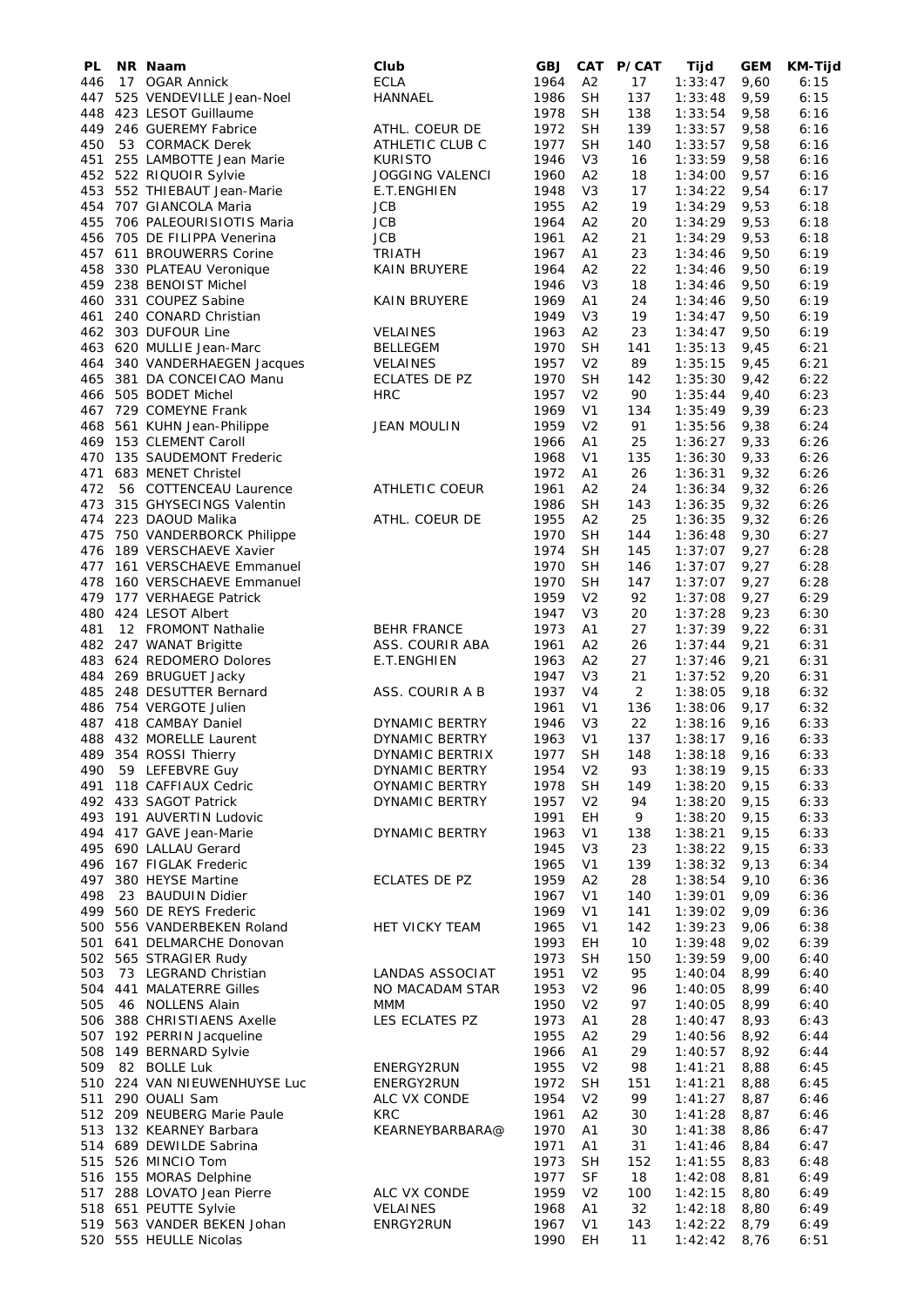| PL  | NR Naam                                        | Club                   | <b>GBJ</b>   |                             | CAT P/CAT       | Tijd               | <b>GEM</b>   | KM-Tijd      |
|-----|------------------------------------------------|------------------------|--------------|-----------------------------|-----------------|--------------------|--------------|--------------|
| 521 | 507 HUART Genevieve                            |                        | 1969         | A1                          | 33              | 1:42:42            | 8,76         | 6:51         |
| 522 | 42 TARTERAT Catherine                          |                        | 1981         | <b>SF</b>                   | 19              | 1:42:48            | 8,75         | 6:51         |
| 523 | 343 DEPELCHIN Daniel                           | B A C                  | 1960         | V <sub>1</sub>              | 144             | 1:43:10            | 8,72         | 6:53         |
|     | 524 626 VAST Laurent                           | E.T.ENGHIEN            | 1977         | <b>SH</b>                   | 153             | 1:43:44            | 8,68         | 6:55         |
|     | 525 701 SOTTIAU Julien                         |                        | 1983         | <b>SH</b>                   | 154             | 1:43:46            | 8,67         | 6:55         |
| 526 | 515 BOSSART Ludovic                            |                        | 1977         | <b>SH</b>                   | 155             | 1:44:20            | 8,63         | 6:57         |
| 528 | 527 166 WIERCIOCK Bernard<br>125 BELIN Olivier | <b>JCPLP LAMBRES L</b> | 1961<br>1971 | V <sub>1</sub><br><b>SH</b> | 145<br>156      | 1:44:25            | 8,62<br>8,61 | 6:58<br>6:58 |
|     | 529 434 TAVERNIER Brigitte                     |                        | 1951         | A <sub>3</sub>              | $7\overline{ }$ | 1:44:34            | 8,60         | 6:59         |
|     | 530 712 BOUCHERY Xxx                           | <b>COURIR A BAYEUX</b> | 1952         | V <sub>2</sub>              | 101             | 1:44:40<br>1:44:40 | 8,60         | 6:59         |
| 531 | 225 HELDERWEIRD Gonda                          | ENERGY2RUN             | 1968         | Α1                          | 34              | 1:44:46            | 8,59         | 6:59         |
|     | 532 376 CHOQUET Ulric                          |                        | 1968         | V <sub>1</sub>              | 146             | 1:44:55            | 8,58         | 7:00         |
| 533 | 591 DELCOURT Fabrice                           | <b>SPHO</b>            | 1970         | <b>SH</b>                   | 157             | 1:44:57            | 8,58         | 7:00         |
|     | 534 131 MIGLIARDI Martine                      |                        | 1960         | A <sub>2</sub>              | 31              | 1:45:13            | 8,55         | 7:01         |
|     | 535 162 JEANMART Mora                          |                        | 1958         | A <sub>2</sub>              | 32              | 1:45:14            | 8,55         | 7:01         |
| 536 | 81 DEWINTER Charlotte                          | ENERGY2RUN             | 1965         | A <sub>1</sub>              | 35              | 1:45:47            | 8,51         | 7:03         |
| 537 | 314 VROMAN Antoine                             | <b>VELAINES</b>        | 1982         | <b>SH</b>                   | 158             | 1:45:55            | 8,50         | 7:04         |
| 538 | 257 NIEMEGEERS Patrick                         | ENERGY2RUN             | 1967         | V <sub>1</sub>              | 147             | 1:45:59            | 8,49         | 7:04         |
| 539 | 305 BAUDOUR Maryse                             |                        | 1963         | A <sub>2</sub>              | 33              | 1:46:04            | 8,49         | 7:04         |
|     | 540 572 CURRI Sabrina                          |                        | 1980         | SF                          | 20              | 1:46:11            | 8,48         | 7:05         |
| 541 | 188 LEGRAND Josette                            |                        | 1940         | A4                          | 2               | 1:46:19            | 8,47         | 7:05         |
| 542 | 70 DELEAU Etienne                              | <b>CA FRESNOY</b>      | 1986         | <b>SH</b>                   | 159             | 1:46:24            | 8,46         | 7:06         |
| 543 | 165 TRIBALAT Isabelle                          |                        | 1968         | A1                          | 36              | 1:46:27            | 8,45         | 7:06         |
| 544 | 702 BUX Magali                                 |                        | 1984         | <b>SF</b>                   | 21              | 1:47:10            | 8,40         | 7:09         |
| 545 | 281 MAGNIFICO Thomas                           | <b>JUDO CLUB CONDE</b> | 1993         | EH                          | 12              | 1:47:16            | 8,39         | 7:09         |
|     | 546 285 CADOUX-DUC Thomas                      | <b>JUDO CLUB CONDE</b> | 1983         | <b>SH</b>                   | 160             | 1:47:17            | 8,39         | 7:09         |
|     | 547 185 PARENT Jose                            | <b>TORTUES MESLINO</b> | 1953         | V <sub>2</sub>              | 102             | 1:47:18            | 8,39         | 7:09         |
| 548 | 369 DAME Jean Marie                            | <b>TORTUES MELINOI</b> | 1960         | V <sub>1</sub>              | 148             | 1:47:19            | 8,39         | 7:09         |
| 549 | 576 LENOIR Didier                              |                        | 1982         | <b>SH</b>                   | 161             | 1:47:20            | 8,39         | 7:09         |
|     | 550 427 BOUKHOBZA Florine                      |                        | 1965         | A1                          | 37              | 1:47:50            | 8,35         | 7:11         |
| 551 | 447 FRANCOIS Luc                               |                        | 1946         | V3                          | 24              | 1:47:59            | 8,33         | 7:12         |
|     | 552 605 VAN HULLE Philippe                     |                        | 1961         | V <sub>1</sub>              | 149             | 1:49:23            | 8,23         | 7:18         |
| 553 | 528 PILATUS Celine                             |                        | 1992         | EF                          | 3               | 1:49:49            | 8,20         | 7:19         |
|     | 554 231 DECONINCK Christian                    | KAIN BRUYERE           | 1959         | V <sub>2</sub>              | 103             | 1:49:50            | 8,19         | 7:19         |
| 555 | 625 ANDRE Cecile                               | E.T.ENGHIEN            | 1971         | A <sub>1</sub>              | 38              | 1:49:57            | 8,19         | 7:20         |
|     | 556 289 LOVATO Catherine                       | ALC VX CONDE           | 1963         | A <sub>2</sub>              | 34              | 1:50:00            | 8,18         | 7:20         |
| 557 | 370 LEROY Anne                                 | TORTUES MESLINO        | 1962         | A <sub>2</sub>              | 35              | 1:50:41            | 8,13         | 7:23         |
| 558 | 283 OVERSTEYNS Marie                           | JUDO CLUB CONDE        | 1986         | <b>SF</b>                   | 22              | 1:50:42            | 8,13         | 7:23         |
| 559 | 282 SOUC Maureen                               | <b>JUDO CLUB CONDE</b> | 1982         | SF                          | 23              | 1:50:43            | 8,13         | 7:23         |
|     | 560 284 VILENO Margaux                         | JUDO CLUB CONDE        | 1989         | <b>SF</b>                   | 24              | 1:50:43            | 8,13         | 7:23         |
| 561 | 751 DOYEN Stephane                             |                        | 1979         | <b>SH</b>                   | 162             | 1:51:24            | 8,08         | 7:26         |
|     | 562 551 MONNANTEUIL Michel                     | <b>HERGNIES</b>        | 1967         | V <sub>1</sub>              | 150             | 1:51:57            | 8,04         | 7:28         |
|     | 563 313 CZARNYNOGA Patrick                     | HERGNIES ATHL.         | 1963         | V <sub>1</sub>              | 151             | 1:51:57            | 8,04         | 7:28         |
|     | 564 274 BOUCHEZ Guy                            |                        | 1959 V2      |                             | 104             | 1:52:16            | 8,02         | 7:29         |
|     | 565 397 VANSTEENBRUGGE Dominique               | J.C. HERINNES          | 1968         | A1                          | 39              | 1:53:14            | 7,95         | 7:33         |
|     | 566 542 HAUBRUGE Sebastien                     |                        | 1971         | <b>SH</b>                   | 163             | 1:53:36            | 7,92         | 7:34         |
|     | 567 385 PATIN Serge                            | LES DALTONS            | 1969         | V <sub>1</sub>              | 152             | 1:53:37            | 7,92         | 7:34         |
|     | 568 320 VAN ERPE Eric                          |                        | 1978         | SН                          | 164             | 1:53:37            | 7,92         | 7:34         |
|     | 569 581 TOUSSAINT Arnold                       |                        | 1975         | <b>SH</b>                   | 165             | 1:53:45            | 7,91         | 7:35         |
|     | 570 529 LEFEBVRE Emile                         | <b>POPUELLE</b>        | 1961         | V <sub>1</sub>              | 153             | 1:54:09            | 7,88         | 7:37         |
| 571 | 366 TERLINCK Sabine                            |                        | 1983         | <b>SF</b>                   | 25              | 1:54:59            | 7,83         | 7:40         |
|     | 572 360 BARRAUD Adeline                        | <b>HERGNIES</b>        | 1992         | EF                          | 4               | 1:55:22            | 7,80         | 7:41         |
|     | 573 615 POPEK Michel                           |                        | 1963         | V <sub>1</sub>              | 154             | 1:56:32            | 7,72         | 7:46         |
|     | 574 384 DESMONT Catherine                      | LES DALTONS            | 1972         | A <sub>1</sub>              | 40              | 1:57:01            | 7,69         | 7:48         |
| 575 | 49 DE SMET Pom                                 | NATURE ET LOISI        | 1982         | SН                          | 166             | 1:59:43            | 7,52         | 7:59         |
|     | 576 307 CHEVALIER Maurice                      |                        | 1953         | V <sub>2</sub>              | 105             | 2:01:35            | 7,40         | 8:06         |
| 577 | 593 FRANCOIS Gregory                           |                        | 1971         | <b>SH</b>                   | 167             | 2:01:44            | 7,39         | 8:07         |
|     | 578 326 HERCHEUX Claude                        | <b>KAIN BRUYERE</b>    | 1944         | V3                          | 25              | 2:01:59            | 7,38         | 8:08         |
| 579 | 33 LERAT Florence                              | NATURE ET LOISI        | 1983         | SF                          | 26              | 2:03:06            | 7,31         | 8:12         |
|     | 580 220 VAN PARYS Catherine                    |                        | 1961         | A2                          | 36              | 2:03:38            | 7,28         | 8:15         |
|     | 581 365 TERLINCK Francois                      |                        | 1981         | <b>SH</b>                   | 168             | 2:03:46            | 7,27         | 8:15         |
|     | 582 517 KULBAKA Johan                          |                        | 1981<br>1981 | <b>SH</b><br><b>SF</b>      | 169<br>27       | 2:03:47<br>2:08:37 | 7,27         | 8:15<br>8:34 |
| 584 | 583 745 BREUCQ Sylvie<br>214 PETIT Magalie     | <b>ASBA</b>            | 1976         | <b>SF</b>                   | 28              | 2:08:58            | 7,00<br>6,98 | 8:36         |
|     | 585 302 HELIN Veronique                        | <b>ECLAS LANDAS</b>    | 1961         | A2                          | 37              | 2:09:38            | 6,94         | 8:39         |
| 586 | 22 MACKINTOSH Edouard                          |                        | 1948         | V <sub>3</sub>              | 26              | 2:09:39            | 6,94         | 8:39         |
|     | 587 649 BLONDEL Kevin                          |                        | 1991         | EH                          | 13              | 2:10:22            | 6,90         | 8:41         |
|     | 588 650 TESTA Rodriguo                         |                        | 1991         | EH                          | 13              | 2:10:22            | 6,90         | 8:41         |
| 589 | 50 PROCUREUR Laurent                           | NATURE ET LOISI        | 1981         | <b>SH</b>                   | 170             | 2:10:26            | 6,90         | 8:42         |
| 590 | 35 ROBETTE Geoffroy                            | NATURE ET LOISI        | 1981         | <b>SH</b>                   | 171             | 2:10:27            | 6,90         | 8:42         |
| 591 | 342 HELIN Michel                               | <b>ECLA LANDAS</b>     | 1956         | V <sub>2</sub>              | 106             | 2:12:28            | 6,79         | 8:50         |
|     | 592 648 MOL Amandine                           |                        | 1992         | EF                          | 5               | 2:13:54            | 6,72         | 8:56         |
|     | 593 671 CHOQUET Pauline                        |                        | 1995         | EF                          | 6               | 2:14:26            | 6,69         | 8:58         |
|     | 594 672 CARLIER Marilou                        |                        | 1995         | EF                          | 7               | 2:14:26            | 6,69         | 8:58         |
|     | 595 623 ROUX David                             | LANDAS                 | 1969         | V <sub>1</sub>              | 155             | 2:14:44            | 6,68         | 8:59         |
|     |                                                |                        |              |                             |                 |                    |              |              |